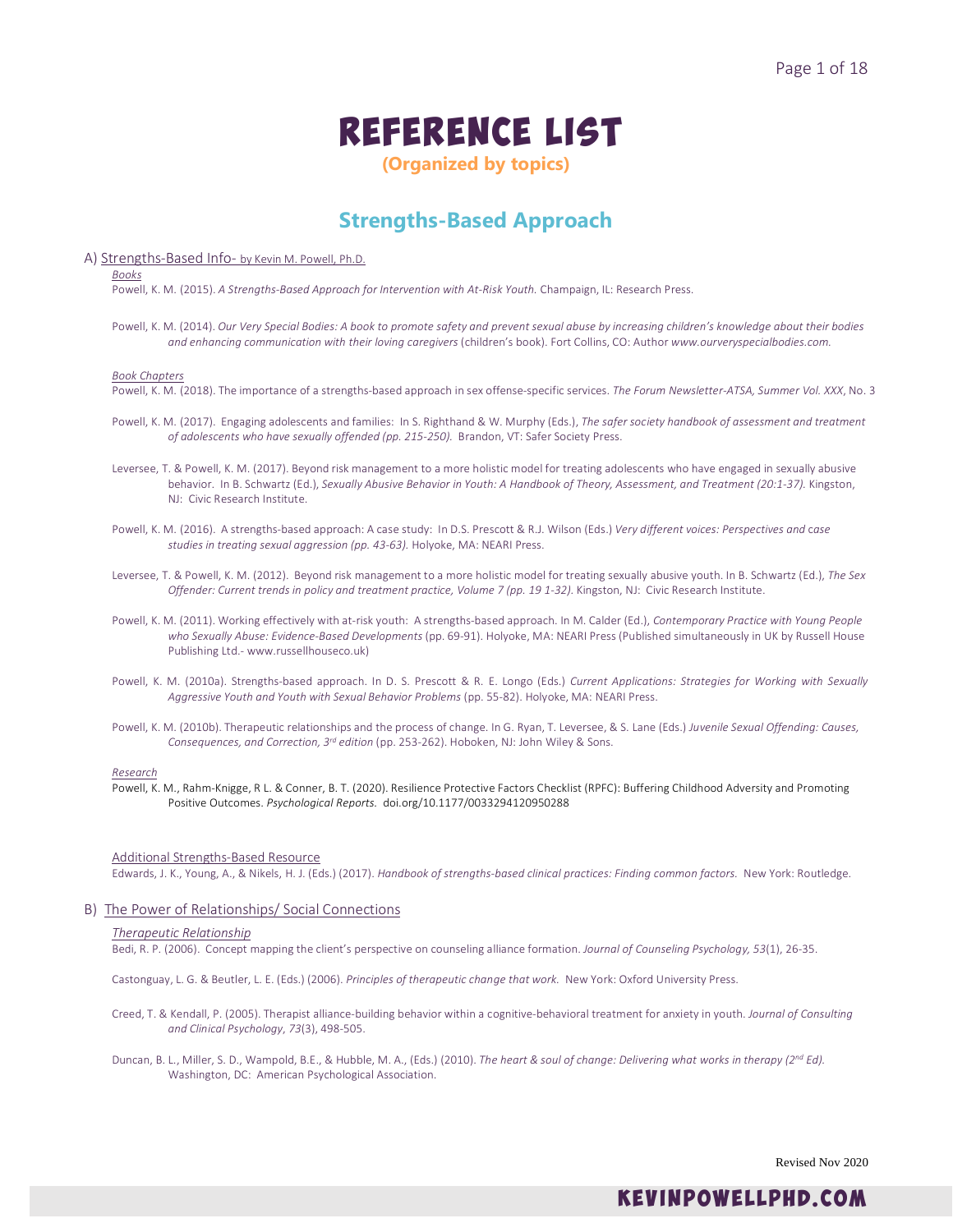- Garcia, J. A. & Weisz, J. R. (2002). When youth mental health care stops: Therapeutic relationship problems and other reasons for ending youth outpatient treatment. *Journal of Consulting and Clinical Psychology, 70*(2), 439-443.
- Karver, M. S., DeNadai, A. S., Monahan, M. & Shirk, S. R. (2018). Meta-analysis of the prospective relation between alliance and outcome in child and adolescent psychotherapy. *Psychotherapy, 55*(4), 341-355.
- Karver, M. S., Handelsman, J. B., Fields, S. & Bickman, L. (2006). Meta-analysis of therapeutic relationship variables in youth and family therapy: The evidence for different relationship variables in child and adolescent treatment outcome literature. *Clinical Psychology Review, 26*, 50-65.
- Lambert, M. J. & Barley, D.E. (2001). Research summary on the therapeutic relationship and psychotherapy outcome. *Psychotherapy: Theory, Research, Practice, Training, 38*(4) Win, 357-361.
- Marshall, W.L. (2005). Therapist style in sex offender treatment: Influence on indices of change. *Sexual Abuse: A Journal of Research & Treatment, 17*(2), 109-116.
- Marshall, W.L., Serran, G., Moulden, H., Mulloy, R., Fernandez, Y. M., Mann, R., and Thornton, D. (2002). Therapist features in sexual offender treatment: Their reliable identification and influence on behaviour change. *Clinical Psychology and Psychotherapy*, 9, 395-405.

Moyer, T. B. & Miller, W. R. (2013). Is low therapist empathy toxic? *Psychology of Addictive Behaviors, 27*(3), 878-884.

Norcross, J. C. (Ed.). (2011). *Psychotherapy relationships that work: Evidence-based responsiveness* (2nd Ed.). New York: Oxford University Press

- Norcross, J.C. (Ed.) (2001). Empirically supported therapy relationships: Conclusions & recommendations of the Division 29 task force. *Psychotherapy, 38*(4), 495-497.
- Norcross, J. C. & Lambert, M. J. (2011). Evidence-based therapy relationships. In J.C. Norcross (Ed.), *Psychotherapy relationships that work: Evidencebased responsiveness* (2nd Ed.) pp. 3-21. New York: Oxford University Press.
- Norcross, J. C. & Lambert, M. J. (2018). Psychotherapy relationships that work III. Psychotherapy, 55(4), 303-315.
- Russell, R., Shirk, S. & Jungbluth, N. (Jan. 2008). First-session pathways to the working alliance in cognitive-behavioral therapy for adolescent depression. *Psychotherapy Research, 18*(1), 15-27.
- Shirk, S. R. & Karver, M. S. (2011). Alliance in child and adolescent psychotherapy. In J.C. Norcross (Ed.), *Psychotherapy relationships that work: Evidence-based responsiveness* (2nd Ed.) pp. 70-91. New York: Oxford University Press.

Wampold, B. E. & Imel, Z. E. (2015). The great psychotherapy debate: The evidence for what makes psychotherapy work. New York, NY: Routledge.

#### *Social Connections*

Holt-Lunstad, J., Robles, T. F., & Sbarra, D. A. (2017). Advancing social connection as a public health priority in the United States. *American Psychologist, 72*(6), 517-530.

Novotney, A. (May 2019). Social isolation: It could kill you. *APA Monitor on Psychology*, 33-37.

Roehlkepartain, E. C., Pekel, K., Syvertsen, A. K., Sethi, J., Sullivan, T. K., & Scales, P. C. (2017). *Relationships First: Creating connections that help young people thrive.* Minneapolis, MN: Search Institute.

Smith, T. W. & Kazak, A. E. (Eds.) (2017). Special Issue: Close Family Relationships and Health. *American Psychologist, 72*(6), 511-612.

Weir, K. (March 2018). Life-saving relationships. *APA Monitor on Psychology*, 46-53.

### *Relationship with Parents*

- Amato, P. (1994). Father-child relations, mother-child relations, and offspring psychological well-being in adulthood. *Journal of Marriage and the Family, 56*, 1031-1042.
- Forehand, R., & Nousiainen, S. (1993). Maternal and paternal parenting: Critical dimensions in adolescent functioning. *Journal of Family Psychology, 7*, 213-221.
- Hillaker, B. D., Brophy-Herb, H. E., Villarruel, F. A., Haas, B. E. (2008). The contributions of parenting to social competencies and positive values in middle school youth: Positive family communication, maintaining standards, and supportive family relationships. *Family Relations, 57*, 591- 601.
- Laursen, E. K., & Birmingham, S. M. (2003). Caring relationships as a protective factor for at risk youth: An ethnographic study*. Families in Society, 84(*2), 240-246.
- Steinberg, L. (2001). We know some things: Parent-adolescent relationships in retrospect and prospect. *Journal of Research on Adolescence, 11*(1), 1-19.

Revised Nov 2020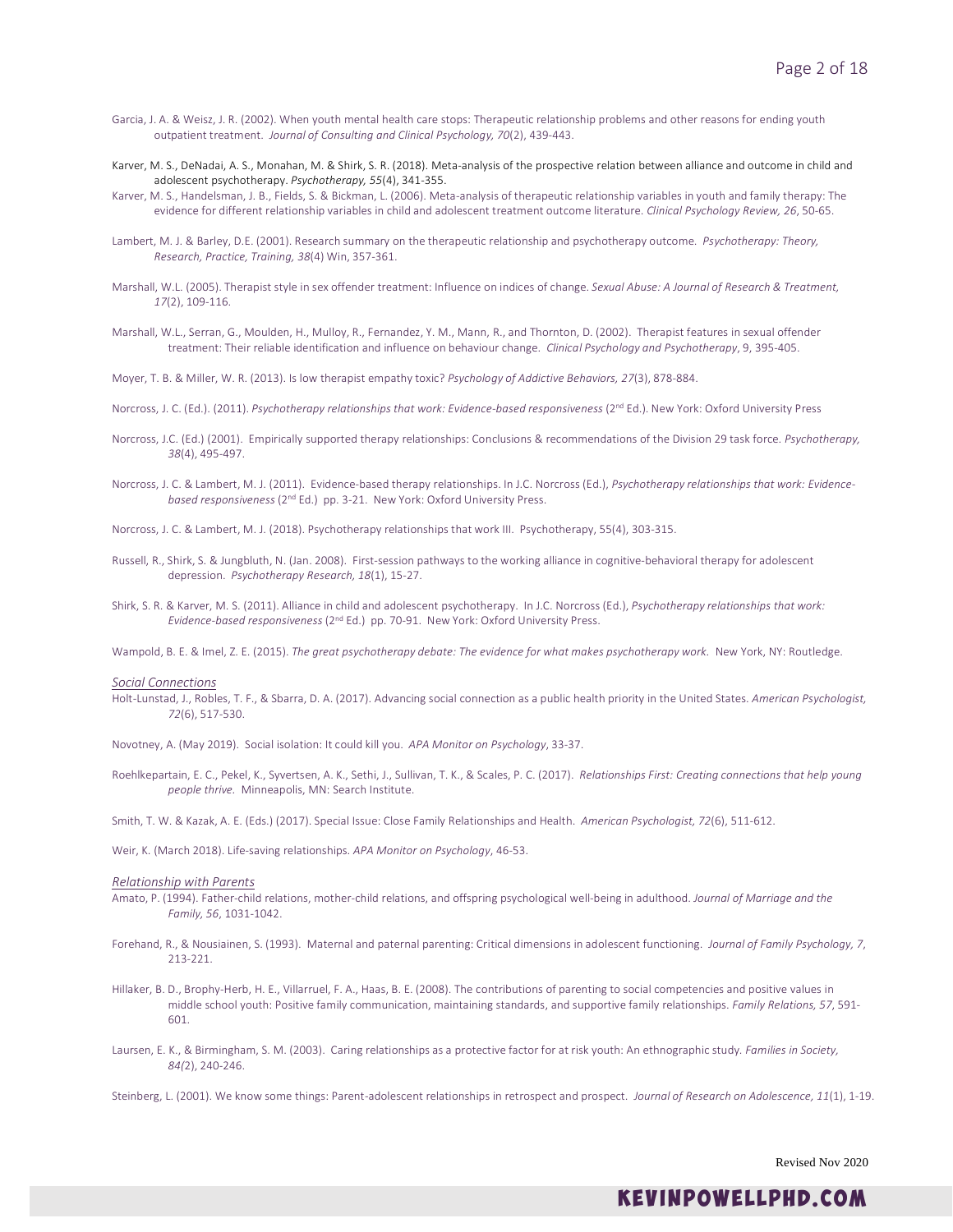### *Relationship with Teachers*

- Barile, J. P., Donohue, D. K., Anthony, E. R., Baker, A. M., Weaver, S. R. & Henrich, C. C. (2012). Teacher-student relationship climate and school outcomes: Implications for educational policy initiatives. *Journal of Youth Adolescence, 41,* 256-267.
- Goodenow, C. (1993). Classroom belonging among early adolescent students: Relationships to motivation and achievement. *Journal of Early Adolescence, 13* (1), 21-43.
- Jones, V.F., & Jones, L.S. (1998). *Comprehensive classroom management: Creating communities of support and solving problems* (5th ed.). Needham Heights, MA: Allyn & Bacon.
- Lei, H., Cui, Y., & Chui, M. M. (2018). The relationship between teacher support and students' academic emotions: A meta-analysis. *Frontiers in Psychology, 8* (2288), 1-12. doi: 10.3389/fpsyg.2017.02288
- Muller, C., Katz, S., & Dance, L.J. (1999). Investing in teaching and learning: Dynamics of teacher-student relationship from each actor's perspective. *Urban Education, 34*, 292-337.
- Murphy, M. M. (2002). *Character education in America's blue ribbon schools: Best practices for meeting the challenge* (2<sup>nd</sup> Ed). Lanham, Md: Scarecrow Press.
- O'Conner, E. & McCartney, K. (2007). Examining teacher-child relationships and achievement as part of an ecological model of development. *American Educational Research Journal 44,* 340-369.
- Reyes, M. R., Brackett, M.A., Rivers, S. E., White, M., & Peter Salovey (2012, March 5). Classroom emotional climate, student engagement, and academic achievement. *Journal of Educational Psychology*. Advance online publication. Doi:10.1037/a0027268.
- Rogers, S. & Renard, L. (1999). Relationship-driven teaching. *Educational Leadership, 57*(1), 34-37.

#### *Relationship with Mentors*

- DeWit, D. D., DuBois D., Erdem, G., Larose, S. & Lipman, E. L. (2016). The role of program-supported mentoring relationships in promoting youth mental health, behavioral, and developmental outcomes. *Prevention Science, 17*(5) 646-657.
- DuBois, D. L., Portillo, N., Rhodes, J. E., Silverthorn, N., & Valentine, J.C. (2011). How effective are mentoring programs for youth? A systematic assessment of the evidence. *Psychological Science in the Public Interest, 12*(2), 57-91.
- Keating, L. M., Tomishima, M. A., Foster, S., & Alessandri, M. (2002). The effects of a mentoring program on at risk youth. *Adolescence, 37* (148), 717- 734.
- Turner, S., & Scherman A. (1996). Big brothers: Impact on little brothers' self-concepts and behaviors. *Adolescence, 31* (134), 882.

#### *Relationship with Probation & Parole Officers*

- Blasko, B. L. & Taxman, F. S. (2018). Are supervision practices procedurally fair? Development and predictive utility of a procedural justice measure for use in community corrections settings. *Criminal Justice and Behavior, 45*(3), 402-420.
- Paparozzi, M. A. & Gendreau, P. (2005). An intensive supervision program that worked: Service delivery, professional orientation, and organizational supportiveness. *The Prison Journal, 85*(4), 445-466.

#### *Relationship with Police*

- Brick, B. T., Taylor, T.J., Esbensen, F-A (2009). Juvenile attitudes towards the police: The importance of subcultural involvement and community ties. *Journal of Criminal Justice, 37*, 488-495.
- Flexon, J. L., Lurigio, A. J., & Greenleaf, R.G. (2009). Exploring the dimensions of trust in the police among Chicago Juveniles. *Journal of Criminal Justice, 37*, 180-189.

McCluskey, J. (2003). *Police Requests for Compliance: Coercive and Procedurally Just Tactics*. New York: LFB.

- Stoutland, S. E. (2001). The multiple dimensions of trust in resident/police relations in Boston. *Journal of Research in Crime and Delinquency, 38* (3), 226-256.
- Tyler, T. (2001). Trust and law-abiding behavior: Building better relationships between the police, the courts, and the minority community. *Boston University Law Review, 81*, 361-406.

### C) Adolescent Brain Development

Baird A.A. and Fugelsang, J.A. (2004). The emergence of consequential thought: Evidence from neuroscience. *Philosophical Transactions of the Royal Society of London B, Biological Sciences*, 359, 1797-1804.

Revised Nov 2020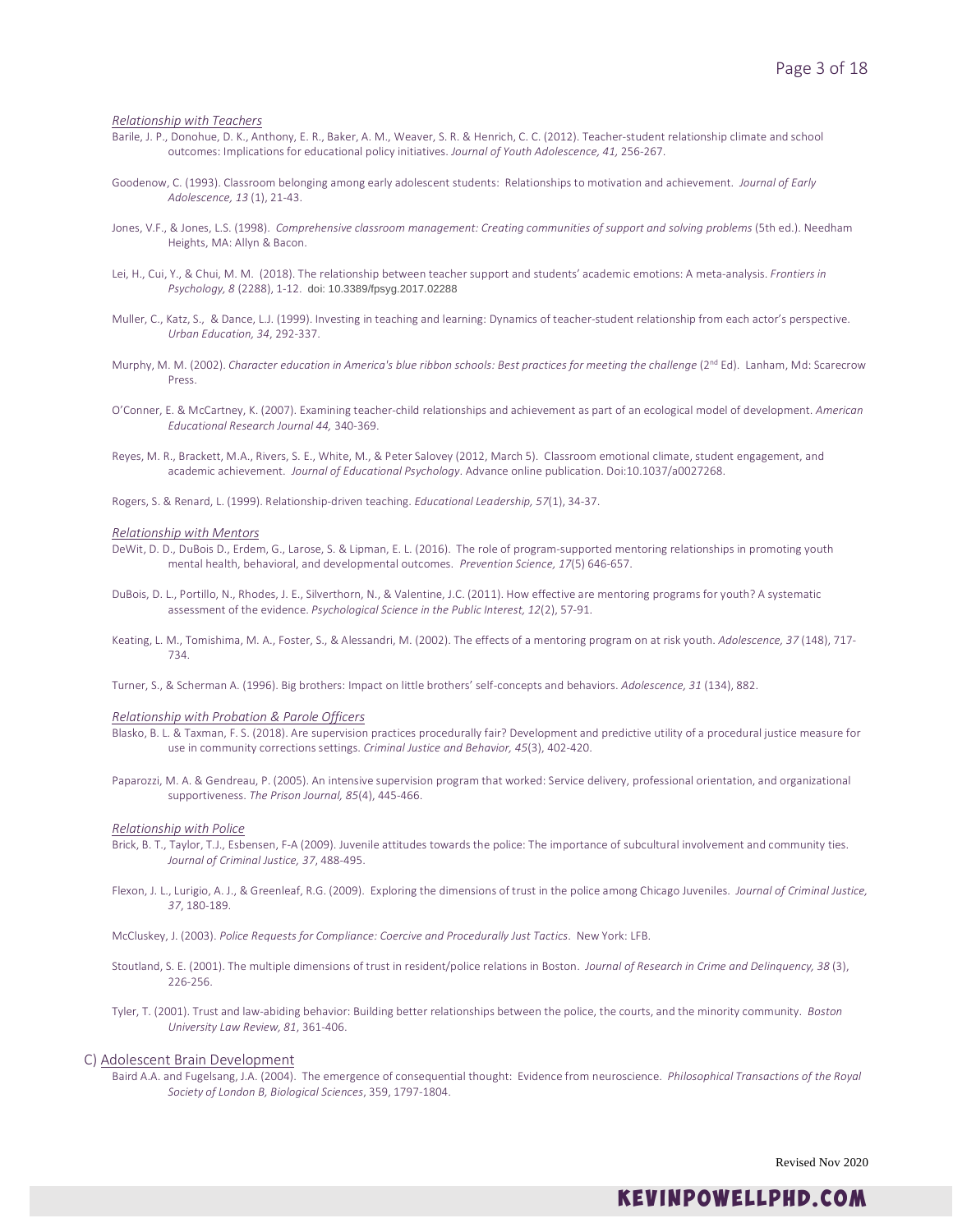Baird A.A., Gruber S.A., Fein D.A., Maas, L.C., Steingard, R.J., Renshaw, P.F., Cohen, B.M., & Yurgelun-Todd, D.A. (1999). Functional magnetic resonance imaging of facial affect recognition in children and adolescents. *Journal of the American Academy of Child and Adolescent Psychiatry, 38*(2), 195-199.

Casey, B. J., Getz, S. & Galvan, A. (2008). The adolescent brain*. Developmental Review, 28*, 62-77.

Casey, B. J., Jones, R., Hare, T. A. (2008). The Adolescent Brain. *Annuals of the New York Academy of Sciences, 1124*, 111-126.

- Casey, B. J., Jones, R., and Somerville, L. (2011). Braking and Accelerating of the Adolescent Brain. *Journal of Research on Adolescence,* 21, 21–33.
- Dahl, R. E. (2004). Adolescent brain development: A period of vulnerabilities and opportunities. Annals of New York Academy of Sciences, 1021, 1-22.
- Diamond, A. (2002). Normal development of prefrontal cortex from birth to young adulthood: Cognitive functions, anatomy, and biochemistry. In D.T. Stuss & R. T. Knight (Eds.), *Principles of Frontal Lobe Function* (pp. 466-503). New York: Oxford Unversity Press.
- Dreyfuss, M., Caudle, K., Drysdale, A. T., Johnston, N. E., Cohen, A. O., Somerville, L. H., Galvan, A., Tottenham, N., Hare, T. A., & Casey, B. J. (2014). Teens impulsivity react rather than retreat from threat. *Developmental Neuroscience, 36*, 220-227.
- Giedd, J. N. (2008). The teen brain: Insights from neuroimaging. *Journal of Adolescent Health, 42*, 335-343.
- Giedd, J. N., Stockman, M., Weddle, C., Liverpool, M., Wallace, G. L., Raitano Lee, N., Lalonde, F., & Lenroot, R. (2012). Anatomic magnetic resonance imaging of the developing child and adolescent brain. In V. F. Reyna, S. B. Chapman, M. R. Dougherty, & J. Confrey (Eds.), *The Adolescent Brain: Learning, Reasoning, and Decision Making* (pp. 15-35). American Psychological Association.
- Killgore, W. D. S., Oki, M., & Yurgelun-Todd, D. A. (2001). Sex-specific developmental changes in amygdala responses to affective faces. *NeuroReport, 12* (2), 427-433.
- Killgore, W. D. S., & Yurgelun-Todd, D. A. (2007). Unconscious processing of facial affect in children and adolescents*. Social Neuroscience, 2*(1), 28-47.
- Nelson, E. E., McClure, E. B., Monk, C. S., Zarahn, E., Leibenluft, E., Pine, D. S., & Ernst, M. (2003). Developmental differences in neuronal engagement during implicit encoding of emotional faces: An event-related fMRI study. *Journal of Child Psychology and Psychiatry, 44* (7), 1015-1024
- Perry, B. D. (2000). How the brain learns best*. Instructor, 110* (4), 34-35.
- Romer, D., Duckworth, A. L., Sznitman, S., & Park, S. (2010). Can adolescents learn self-control? Delayed of gratification in the development of control over risk taking. *Prevention Science, 11* (3), 319-330.
- Romer, D., Reyna, V. F., & Satterthwaite (2017). Beyond stereotypes of adolescent risk taking: Placing the adolescent brain in developmental context. *Developmental Cognitive Neuroscience, 27,* 19-34.
- Rubia, K., Overmeyer, S., Taylor, E., Brammer, M., Williams, S.C.R., Simmons, A., Andrews, C. and Bullmore, E.T. (2000). Functional frontalisation with age: Mapping neurodevelopmental trajectories with fMRI. *Neuroscience and Biobehavioral Reviews, 24*: 1, 13-19.
- Rubia, K. Smith, A.B., Woolley, J., et al (2006). Progressive increase of frontostriatal brain activation from childhood to adulthood during event-related tasks of cognitive control. *Human Brain Mapp, 27*, 973-993.
- Sowell, E. R., Thompson, P. M., Tessner, K. D., & Toga, A. W. (2001). Mapping continued brain growth and gray matter density reduction in dorsal frontal cortex: Inverse relationships during postadolescent brain maturation. *The Journal of Neuroscience, 21*(22), 8819-8829.
- Spear, L. P. (2000). The adolescent brain and age-related behavioral manifestations*. Neuroscience and Biobehavioral Reviews, 24*, 417-463.
- Steinberg, L. (2012). Should the science of adolescent brain development inform public policy? Issues in Science and Technology. http://www.issues.org/28.3/steinberg.html

Steinberg, L. (2008). A social neuroscience perspective on adolescent risk-taking. *Developmental Review, 28,* 78-106.

- Steinberg, L., Cauffman, E., Woolard, J., Graham, S., & Banich, M. (2009). Are Adolescents Less Mature Than Adults? Minors' Access to Abortion, the Juvenile Death Penalty, and the Alleged APA "Flip-Flop. *American Psychologist, 64*, 583–594.
- Stringer, H. (2017). Justice for teens: Psychological research on brain development and teen impulsivity is changing the way the justice system treats teens. *Monitor on Psychology*, Oct, 45-49.

Yurgelun-Todd, D. (2007). Emotional and cognitive changes during adolescence. *Current Opinion in Neurobiology, 17*, 251-257.

Wallis, C. (2004, May 10). What makes teens tick. *Time Magazine, 163*, 56-65.

Revised Nov 2020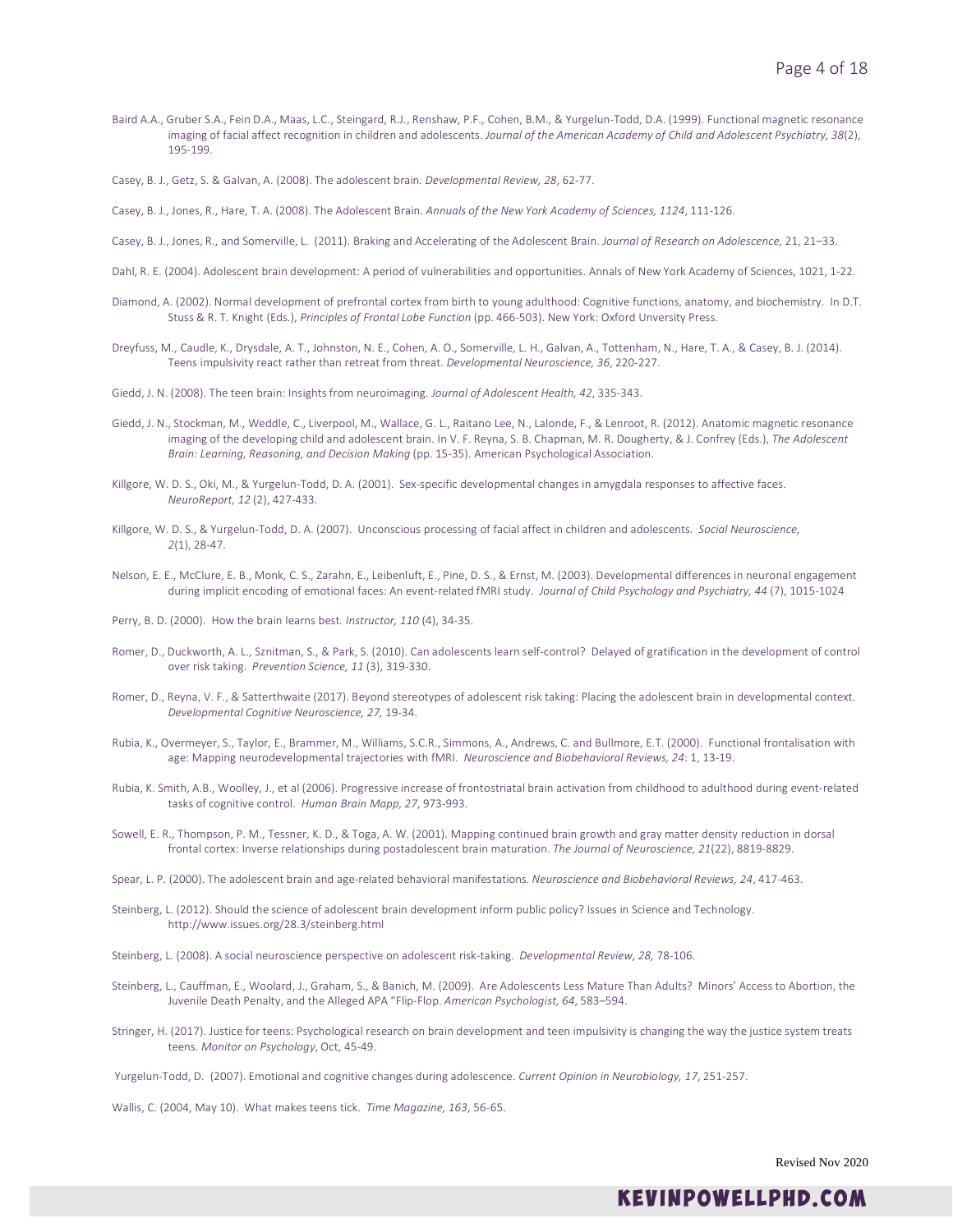### https://brainconnection.brainhq.com/

www.g2conline.org/

### D) Adolescent Development

Lerner, R. M. & Steinberg, L. (Eds.) (2009). *Handbook of Adolescent Psychology (3rd Edition): Volume 1: Individual bases of adolescent development.* Hoboken, NJ: John Wiley & Sons.

### E) Neuroplasticity (neural plasticity)

Bryck, R.L. & Fisher, P. A. (2012). Training the brain: Practical applications of neural plasticity from the intersection of cognitive neuroscience, developmental psychology, and prevention science. *American Psychologist, 67*(2), 87-100.

Davidson, R.J. & Lutz, A. (2008). Budda's brain: Neuroplasticity and meditation. Retrieved from http://www.ncbi.nlm.nih.gov/pmc/articles/PMC2944261/

Davidson, R.J. & McEwen, B. S. (2012). Social influences on neuroplasticity: Stress and interventions to promote well-being. *Nature Neuroscience, 15*(5), 689-695.

Diamond, M. C. (2001). Response of the brain to enrichment. *Anais Academia Brasileria de Ciencias, 73*(2), 211-220.

- Hanson, R. & Mendius, R. (2009). *Buddha's brain: The practical neuroscience of happiness, love, & wisdom.* Oakland, CA: New Harbinger Publications.
- Holzel, B. K., Carmody, J., Vangel, M., Congleton, C., Yerramsetti, S. M., Gard, T., & Lazar, S. W. (2011). Mindfulness practice leads to increases in regional brain gray matter density. *Psychiatry Research: Neuroimaging, 191*(1), 36-43.
- Kleim, J. A., & Jones, T. A. (2008). Principles of experience-dependent neural plasticity: Implications for rehabilitation after brain damage. *Journal of Speech, Language, and Hearing Research, 51*, S225-S239.
- Lazar, S.W., Kerr, C.E., Wasserman, R.H., Gray, J.R., Greve, D.N., Treadway, M.T., McGarvey, M., Quinn, B.T., Dusek,J.A., Benson, H., Rauch, S.L., Moore, C.I., & Fischl, B. (2005). Meditation experience is associated with increased cortical thickness. *NeuroReport, 16*(17), 1893-1897.
- Mackey, A. P., Whitaker, K. J., & Bunge, S. A. (2012). Experience-dependent plasticity in white matter microstructure: Reasoning training alters structural connectivity. Frontiers in Neuroanatomy, 6(32), 1-9. doi: 10.3389/fnana.2012.00032

May, A. (2011). Experience-dependent structural plasticity in the adult human brain. *Trends in Cognitive Sciences, 15*(10), 475-482.

- Nelson, C. A. (2003). Neural development and lifelong plasticity. In R. Learner, E. Jacobs, & D. Wertlieb (Eds.), *Handbook of Applied Developmental Science* (Vol. 1). Thousand Oaks, CA: Sage.
- Rael Cahn, B., Goodman, M.S., Peterson, C.T., Maturi, R., & Mills, P.J. (2017). Yoga, meditation, and mind-body health: Increased BDNF, cortisol awakening response, and altered inflammatory marker expression after a 3-month yoga and meditation retreat. *Frontiers in Human Neuroscience, 11* (article 315), 1-13.
- Siegel, D. J. (2006). An interpersonal neurobiology approach to psychotherapy: Awareness, mirror neurons, and neural plasticity in the development of well-being. *Psychiatric Annals, 36*(4), 248-256.
- Tabibnia, G. & Radecki, D. (2018). Resilience training that can change the brain. *Consulting Psychology Journal: Practice and Research, 70*(1), 59-88

Woollett, K. & Maguire, E. A. (2011). Acquiring "the knowledge" of London's layout drives structural brain changes. *Current Biology, 21*(24), 2109-2114.

Winerman, L. (2012). Changing our brains, changing ourselves. *Monitor on Psychology, 43*(8), 30-33.

### F) Sexual Offense Recidivism Rates & Desistance

Langton, C. M. & Worling, J. R. (2015). Special Issue : Protective factors. Sexual Abuse: A Journal of Research and Treatment, 27(1), 3-142.

### *Juvenile Research*

Caldwell, M. F. (2016). Quantifying the decline in juvenile sexual recidivism rates. *Psychology, Public Policy, and Law, http://dx.doi.org/10*.1037/law0000094, 1-13.

Caldwell, M. F. (2010). Study characteristics and recidivism base rates in juvenile sex offender recidivism. *International Journal of Offender Therapy and Comparative Criminology, 54*(2), 197-212.

Revised Nov 2020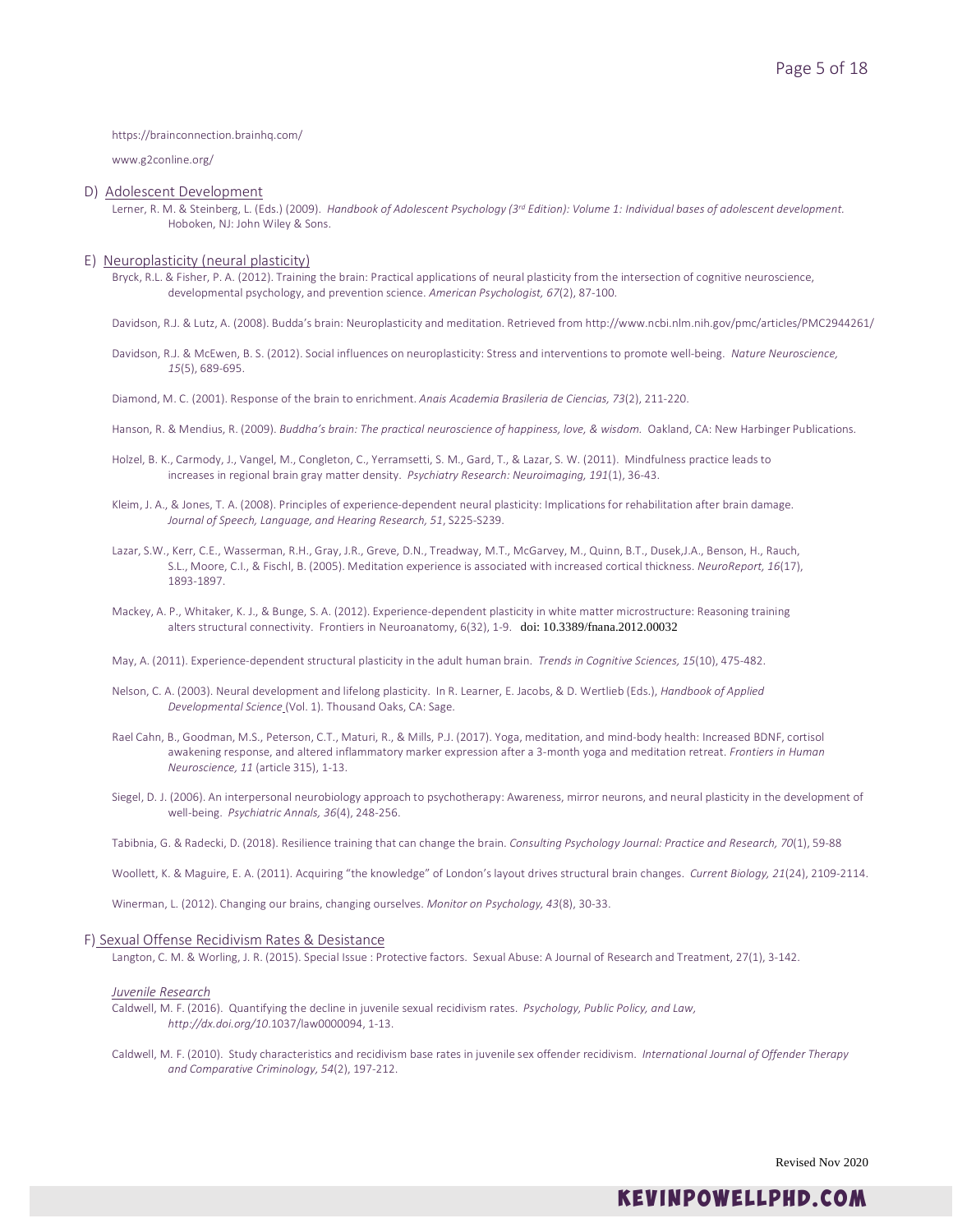National Center on Sexual Behavior of Youth (July 2003). Publications, *NCSBY fact sheet: What research shows about adolescent sex offenders.*  Retrieved on Oct. 20, 2010 at www.ncsby.org

Gerhold, C.K., Browne, K.D. & Beckett, R. (2007). Predicting recidivism in adolescent sexual offenders. *Aggression and Violent Behavior, 12*, 427-438.

Langstrom, N. & Grann, M. (2000). Risk for criminal recidivism among young sex offenders*. Journal of Interpersonal Violence, 15*, 855-871.

- Reitzel, L. R. & Carbonell, J. L. (2006). The effectiveness of sexual offender treatment for juveniles as measured by recidivism: A meta-analysis. *Sex Abuse, 18*, 401-421.
- Worling, J.R. & Curwin, T. (2000). Adolescent sexual offender recidivism: Success of specialized treatment and implications for risk prediction. *Child Abuse and Neglect, 24,* 965-982.
- Worling, J. R., Litteljohn, A., & Bookalam, D. (2010). 20-year prospective follow-up study of specialized treatment for adolescents who offended sexually. *Behavioral Sciences and the Law, 28*, 46-57.

### *Adult Research*

- Hanson, R. K., Bourgon, G., Helmus, L., & Hodgson, S. (2009). The principles of effective correctional treatment also apply to sexual offenders: A metaanalysis. *Criminal Justice and Behavior,* 36(9), 865-891.
- Hanson, R. K., Harris, A. J. R., Letourneau, E., Helmus, L. & Thornton, D. (2014). High-risk sex offenders may not be high risk forever. *Journal of Interpersonal Violence, 29*(15), 2792-2813.
- Hanson, R. K., Harris, A. J. R., Helmus, L. M. & Thornton, D. (2018). Reductions in risk based on time offense-free in the community: Once a sexual offender, not always a sexual offender. *Psychology, Public Policy, and Law, 24*(1), 48-63.
- Helmus, L., Hanson, R. K., Thornton, D., Babchishin, K. M., & Harris, A. J. R. (2012). Absolute recidivism rates predicted by static-99R and static-2002R sex offender risk assessment tools vary across samples: A meta-analysis. *Criminal Justice and Behavior,* 39(9), 1148-1171.
- Helmus, L., Thornton, D., Hanson, R. K., & Babchishin, K. M. (2012). Improving the predictive accuracy of static-99 and static 2002 with older sex offenders: Revised age weights. *Sexual Abuse: A Journal of Research and Treatment, 24*(1), 64-101.
- Schmucker, M. & Losel, F. (2015). The effects of sexual offender treatment on recidivism: An international meta-analysis of sound quality evaluations. *Journal of Experimental Criminology, 11*(4), 597-630.
- Schmucker, M. & Losel, F. (2017). Sexual offender treatment for reducing recidivism among convicted sex offenders: A systematic review and metaanalysis. *Campbell Systematic Reviews* 2017:8 DOI: 10:4073/csr.2017.8

### G) Sexual Offense Typologies

Leversee, T. (2017). Providing differential treatment and supervision to diverse population of adolescents who have engaged in sexually abusive behavior. In B. Schwartz (Ed.), *Sexually Abusive Behavior in Youth: A Handbook of Theory, Assessment, and Treatment (14:1-23).* Kingston, NJ: Civic Research Institute.

### H) Prevalence Rate for Delinquent Behaviors

- Caspi, A. & Moffitt, T.E. (1995). The continuity of maladapative behavior: From description to understanding in the study of antisocial behavior. In D. Cicchetti & D.J. Cohen (Eds.), *Developmental psychopathology: Vol. 2. Risk, disorder, and adaptation* (pp. 472-511). New York: Wiley.
- Farrington, D. P. (2007). Origins of violent behavior over the life span. In D. J. Flannery, A. T. Vazsonyi, & I. D. Waldman (Eds.), *The Cambridge handbook of violent behavior and aggression* (pp. 19–48). New York: Cambridge University Press.

Hirschi, T. & Gottfredson, M. (1983). Age and the explanation of crime. *American Journal of Sociology, 89,* 552-583.

Loeber, R., Menting, B., Lynam, D. R., Moffit, T. E., Stouthamer-Loeber, M., Stallings, R., Farrington, D.P., & Pardini, D. (2012). Findings from the Pittsburgh youth study: Cognitive impulsivity and intelligence as predictors of the age-crime curve. *Journal of the American Academy of Child & Adolescent Psychiatry, 51*(11), 1136-1149

Moffitt, T.E. (1993). Adolescence-limited and life-course-persistent antisocial behavior: A developmental taxonomy. *Psychological Review, 100,* 674-701

Moffitt, T.E. (2007). A review of research on the taxonomy of life-course persistent versus adolescence-limited antisocial behavior: In D. J. Flannery, A. T. Vazdonyi, & I. D. Walman (Eds.), *The Cambridge handbook of violent behavior and aggression* (pp.49-74). New York, NY: Cambridge University Press.

Revised Nov 2020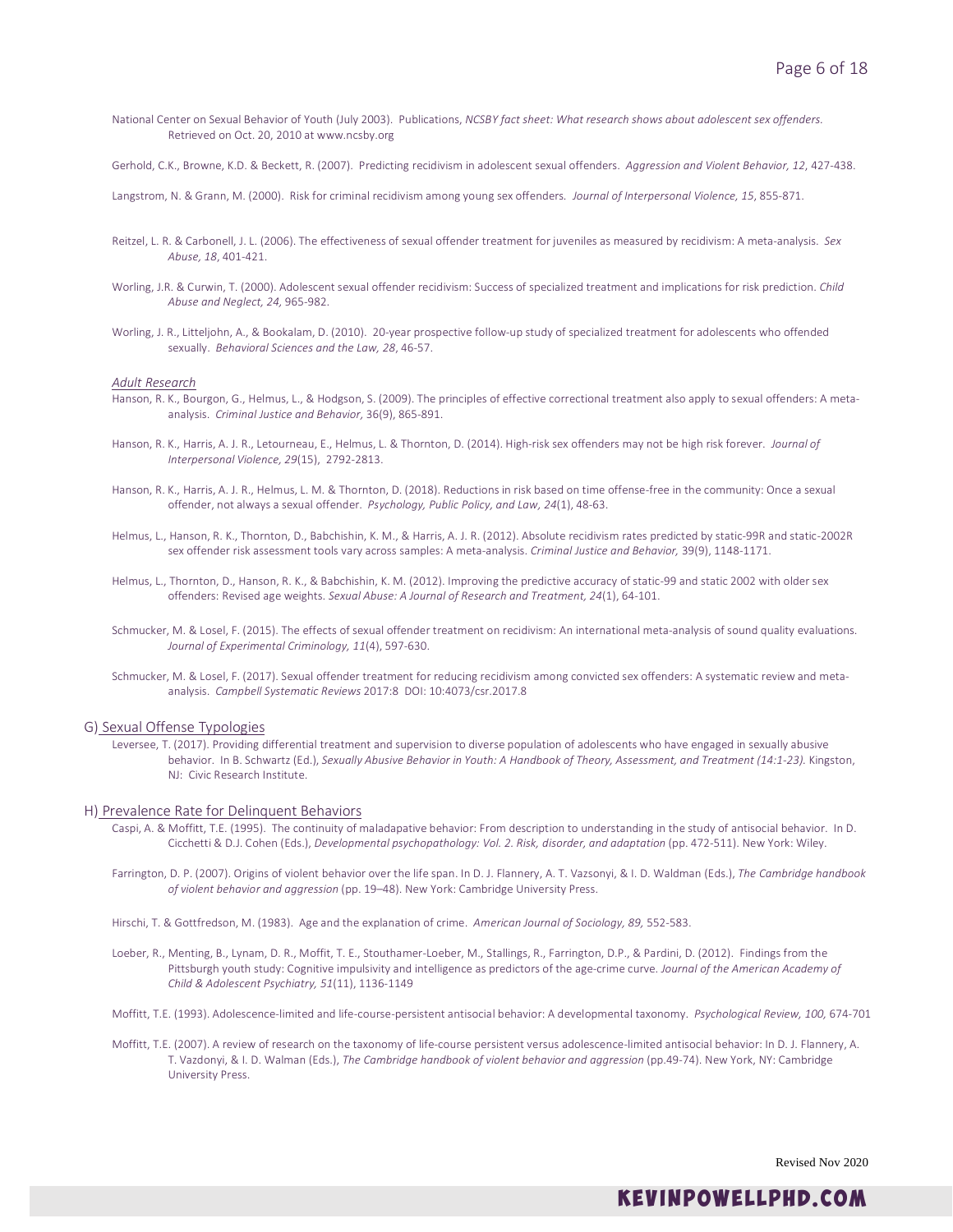- Van Domburgh, L., Loeber, R., Bezemer, D., Stallings, R., Stouthamer-Loeber, M. (2009). Childhood predictors of desistance and level of persistence in offending in early onset offenders. *Journal of Abnormal Child Psychology, 37*, 967-980.
- Walters, G. D. (2011). The latent structure of life-course-persistent antisocial behavior: Is Moffit's developmental taxonomy a true taxonomy? *Journal of Consulting and Clinical Psychology, 79(*1), 96-105.

### I) "Mimesis" (Mimicking/ Matching interpersonal style & affective range)

Minuchin, S. (1974). Families & Family Therapy. Cambridge, MA: Harvard University Press

### J) Meeting Basic Human Needs

Biglan, A., Flay, B.R., Embry, D.D., & Sandler, I.N. (2012). The critical role of nurturing environments for promoting human well-being. *American Psychologist, 67*(4), 257-271.

Dunlap, L.L. (2004). *What all children need: Theory and Application* (2nd ed.). Lanham, MD: University Press of America.

- Kaufman, S. B. (2018). Self actualized people in the 21<sup>st</sup> century: Integration with contemporary theory and research on personality and well-being. *Journal of Humanistic Psychology*, 1-33. doi: 10.1177/0022167818809187
- Kenrick, D. T., Griskevicius, V., Neuberg, S. L., & Schaller, M. (2010). Renovationg the pyramid of needs: Contemporary extensions built upon ancient foundations. *Perspectives on Psychological Science, 5*(3), 292-314.

Maslow, A. H. (1970). *Motivation and personality* (2nd ed.). New York: Harper & Row.

Shiraki, Y. & Igarashi, T. (2018). "Paying it forward" via satisfying a basic human need: The need for relatedness satisfaction mediates gratitude and prosocial behavior. *Asian Journal of Social Psychology, 21*, 107-113.

### K) Enhancing Positive Affect (Facial Feedback & Emotional Contagion)

- Coles, N. A., Larsen, J. T., & Lench, H. C. (2019). A meta-analysis of the facial feedback literature: Effects of facial feedback on emotional experience are small and variable. *Psychological Bulletin*, 1-42. http://dx.doi.org/10.1037/bul0000194
- Dimberg, U., Thunberg, M., & Grunedal, S. (2002). Facial reactions to emotional stimuli: Automatically controlled emotional responses*. Cognition and Emotion, 16*(4), 449-471.
- Fowler, J. H. & Christakis, N. A. (2008). Dynamic spread of happiness in a large social network: Longitudinal analysis over 20 years in the Framingham Heart Study. *BMJ, 337*: a2338.
- Fredrickson, B.L. & Losada, M.F. (2005). Positive affect and the complex dynamics of human flourishing. *American Psychologist, 60*(7), 678-686

Hatfield, E., Cacioppo, J.T., & Rapson, R.L. (1994). *Emotional Contagion: Studies in Emotion & Social Interaction.* New York: Cambridge University Press.

- Kramer, A. D. I., Guillory, J. E., & Hancock, J. T. (2014). Experimental evidence of massive-scale emotional contagion through social networks. *PNAS, 111*(24), 8788-8790.
- Larsen, R. J., Kasimatis, M., & Frey, K. (1992). Facilitating the furrowed brow: An unobtrusive test of the facial feedback hypothesis applied to unpleasant affect. *Cognition and Emotion, 6,* 321-338.
- Lewis, M. B. (2012). Exploring the positive and negative implications of facial feedback. *Emotion, 12*(4), 852-859.
- Marsh, A. A., Rhoads, S. A., & Ryan, R. M. (2018). A multi-semester classroom demonstration yields evidence in support of the facial feedback effect. *Emotion*, 1-6. http://dx.doi.org/10.1037/emo0000532
- Olszanowski, M., Wrobel, M., & Hess, U. (2019). Mimicking and sharing emotions: A Re-examination of the link between facial mimicry and emotional contagion. *Cognition and Emotion*, [https://doi.org/10.1080/02699931.2019.1611543.](https://doi.org/10.1080/02699931.2019.1611543)
- Petitta, L., Jiang, L, & Hartel, C. E. J. (2017). Emotional contagion and burnout among nurses and doctors: Do joy and anger from different sources of stakeholders matter? *Stress and Health, 33*, 358-369
- Prochazkova, E. & Kret, M. E. (2017). Connecting minds and sharing emotions through mimicry: A neurocognitive model of emotional contagion. *Neuroscience and Biobehavioral Reviews, 80*, 99-114.
- Soussignan, R. (2002). Duchenne smile, emotional experience, and autonomic reactivity: A test of the facial feedback hypothesis*. Emotion, 2*, 52-74.
- Strack, F., Martin, L., & Stepper, S. (1988). Inhibiting and facilitating conditions of the human smile: A nonobtrusive test of the facial feedback hypothesis. *Journal of Personality and Social Psychology, 54*, 768-777.

Revised Nov 2020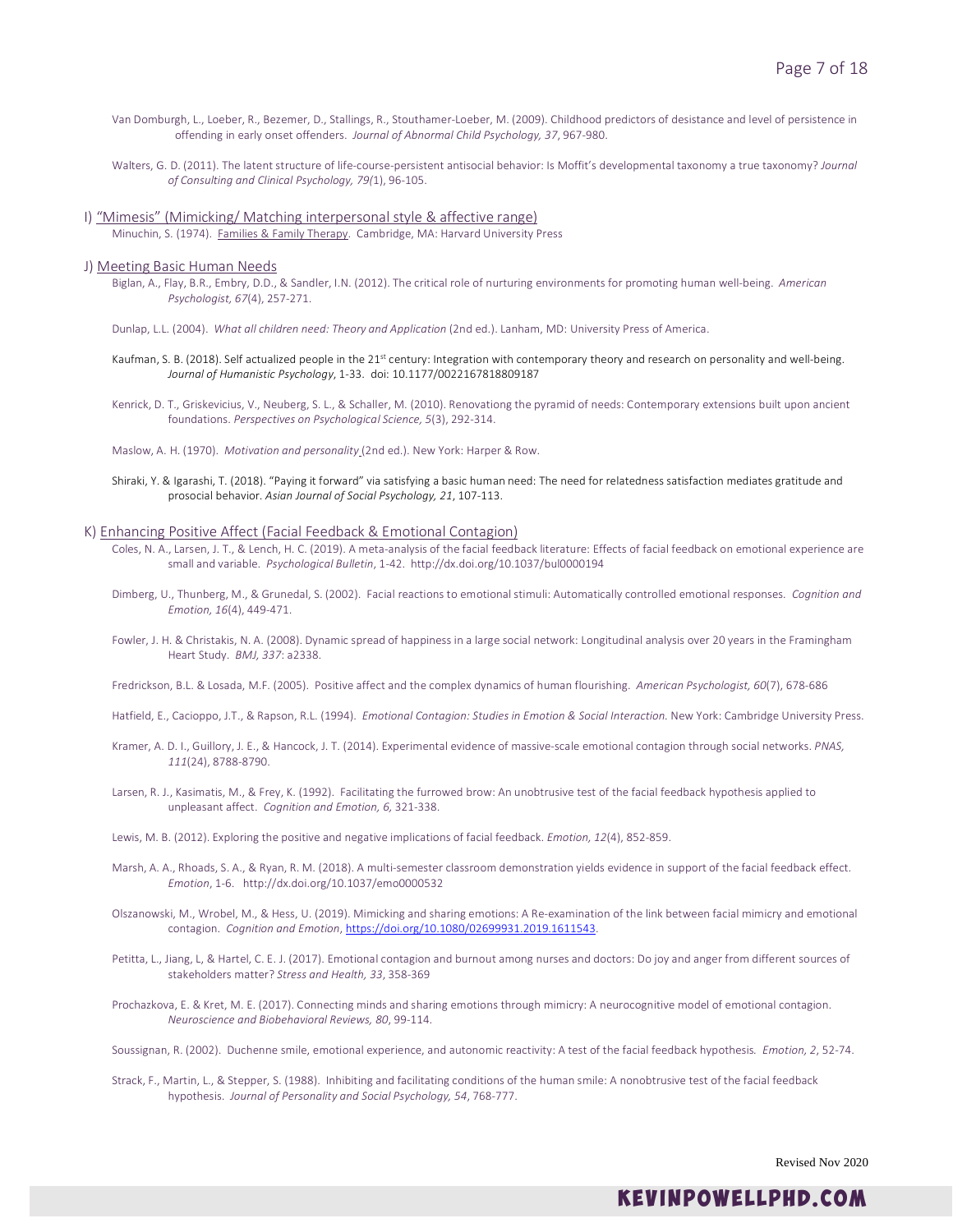Wild, B., Erb, M., & Bartels, M. (2001). Are emotions contagious? Evoked emotions while viewing emotionally expressive faces: Quality, quantity, time course, and gender differences. *Psychiatry Research, 102*(2). 109-124.

### L) Resiliency & Protective Factors

- Affleck, G. and Tennen, H. (1996). Construing benefits from adversity: Adaptational significance and dispositional underpinnings. Journal of Personality, 64: 4, 899-922.
- Afifi, T. O. & MacMillan, H. L. (2011). Resilience following child maltreatment: A review of protective factors. *Canadian Journal of Psychiatry, 56*(5), 266-272.
- Beardslee, W. R. (1989). The role of self-understanding in resilient individuals: The development of a perspective. *American Journal of Orthopsychiatry, 59* (2), 266-278.
- Charney, D. (2004). Psychobiological mechanisms of resilience and vulnerability: Implications for successful adaptation to extreme stress. *American Journal of Psychiatry*, 161: 2, 195-216.
- Cooper, N. S., Feder, A., Southwick, S. M. and Charney, D. S. (2007). Resilience and vulnerability to trauma psychobiological mechanisms. In Romer, D. and Walker, E. F. (Eds.) *Adolescent psychopathology and the developing brain: Integrating brain and prevention science* (pp. 347-372). New York: Oxford University Press.
- Conte, H. R., Plutchik, R., Jung, B. B., Picard, S., Karasu, T. B. and Lotterman, A. (1990). Psychological mindedness as a predictor of psychotherapy outcome: A preliminary report. *Comprehensive Psychiatry*, 31:5, 426-431.
- Cryder, C. H., Kilmer, R.P., Tedeschi, R.G. and Calhoun, L.G. (2006). An exploratory study of posttraumatic growth in children following a natural disaster. *American Journal of Orthopsychiatry*, 76, 65-69.
- Gloria, C. T. & Steinhardt, M. A. (2014). Relationships among positive emotions, coping, resilience, and mental health. *Stress and Health, 32*, 145-156.
- Hamby, S., Grych, J., Banyard, V. (2017). Resilience portfolios and poly-strengths: Identifying protective factors associated with thriving after adversity. *Psychology of Violence*, http://dx.doi.org/10.1037/vio0000135, 1-12.
- Herman, H., Stewart, D. E., Diaz-Granados, N., Berger, E. L., Jackson, B., Yuen, T. (2011). What is resilience? *Canadian Journal of Psychiatry, 56*(5), 258- 265.
- Karver, M. S., Handelsman, J. B., Fields, S. & Bickman, L. (2006). Meta-analysis of therapeutic relationship variables in youth and family therapy: The evidence for different relationship variables in child and adolescent treatment outcome literature. *Clinical Psychology Review, 26,* 50-65.
- Kuiper, N. A., Grimshaw, M., Leite, C., & Kirsh, G. (2004). Humor is not always the best medicine: Specific components of sense of humor and psychological well-being. *Humor: International Journal of Humor Research, 17*, 135-168.
- Langton, C. M. & Worling, J. R. (2015). Special Issue: Protective factors. Sexual Abuse: A Journal of Research and Treatment, 27(1), 3-142.
- Luthar, S.S. & Eisenberg, N. (Eds.) (2017). Special Section- Developmental research and translational science: Evidence-based interventions for at-risk youth and families. *Child Development, 88*(2), 333-677.
- Luthar, S.S. & Eisenberg, N. (2017). Resilient adaptation among at-risk children: Harnessing science toward maximizing salutary environments. *Child Development, 88*(2), 337-349.
- Masten, A. S. (2001). Ordinary magic: Resilience processes in development*. American Psychologist, 56*(3), 227-238.
- Masten, A. S. (2014). *Ordinary magic: Resilience in development.* New York: Guilford Press.
- Masten, A. S. & Coatsworth, J. D. (1998). The development of competence in favorable and unfavorable environments: Lessons from research on successful children*. American Psychologist, 53(*2), 205-220.
- Masten, A.S., Cutuli, J. J., Herbers, J. E, & Reed, M.G. J. (2009). Resilience in Development. In C.R. Snyder & S.J. Lopez (Eds.), *Oxford handbook of positive psychology* (2nd ed.) (pp. 117-131). New York: Oxford University Press.
- Masten, A. S. & Reed, M.G. J. (2002). Resilience in development. In C.R. Snyder & S.J. Lopez (Eds.), *The handbook of positive psychology* (pp. 74-88). New York: Oxford University Press.

Miller, W. R., and Rollnick, S. (2002) (2nd edn.). *Motivational interviewing: Preparing people for change.* New York: Guilford Press

Revised Nov 2020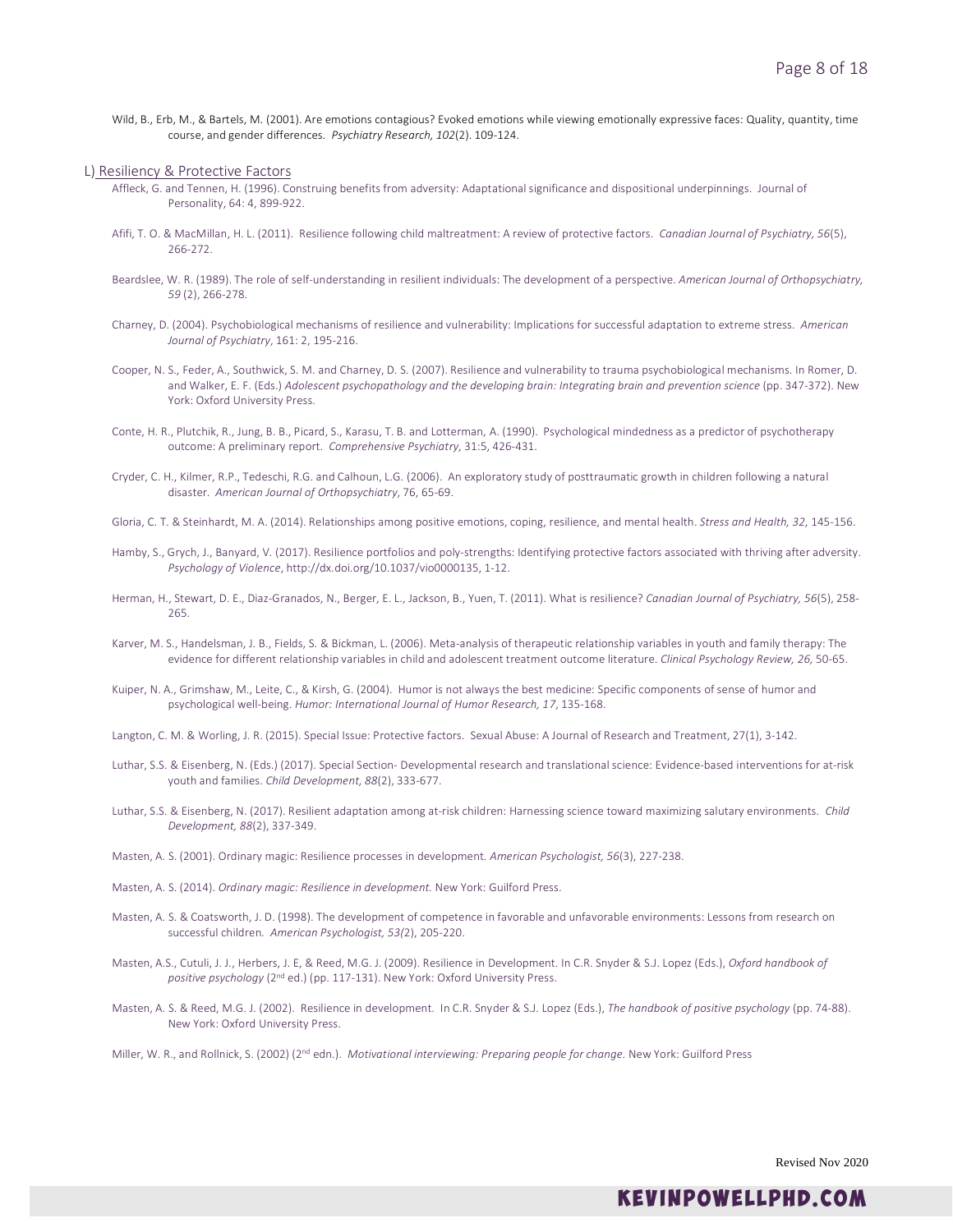- Moore, M., Culpepper, S., Phan, K. L., Strauman, T. J., Dolcos, F., & Dolcos, S. (2018). Neurobehavioral mechanisms of resilience against emotional distress: An integrative brain-personality-symptom approach using structural equation modeling. *Personality Neuroscience, 1*(e8), 1-10. doi: 10.1017/pen.2018.11.
- Nyklicek, I, Majoor, D., and Schalken, P. (2010). Psychological mindedness and symptom reduction after psychotherapy in heterogeneous psychiatric sample. *Comprehensive Psychiatry,* 51, 492-496.
- Powell, K. M., Rahm-Knigge, R L. & Conner, B. T. (2020). Resilience Protective Factors Checklist (RPFC): Buffering Childhood Adversity and Promoting Positive Outcomes. *Psychological Reports.* [doi.org/10.1177/0033294120950288](https://doi.org/10.1177%2F0033294120950288)
- Roxas, A. S. & Glenwick, D. S. (2014). The relationship of psychological mindedness and general coping to psychological adjustment and distress in high-school adolescents. *Individual Differences Research, 12*(2), 38-49.
- Tedeschi, R. G. & Kilmer R. P. (2005). Assessing strengths, resilience, and growth to guide clinical interventions. *Professional Psychology: Research and Practice, 36* (3), 230-237.
- Walters, S. T., Clark, M. D., Gingerich, R. and Meltzer, M. L. (June, 2007). *Motivating offenders to change: A guide for probation and parole.* US Dept of Justice National Institute of Corrections.

Windle, G. (2011). What is resilience? A review and concept analysis. *Reviews in Clinical Gerontology, 21*, 152-169.

Weir, K. (2017). Maximizing children's resilience. *Monitor on Psychology, Sept*, 40-46.

Worling, J. R. (2017). Protective + Risk Observations for Eliminating Sexual Offense Recidivism (PROFESOR) http://www.drjamesworling.com/profesor.html

www.apa.org/helpcenter/road-resilience.aspx

### M) Parenting Styles- Authoritative (Democratic/ Balanced) Parenting

Baumrind, D. (1978). Parental disciplinary patterns and social competence in children. *Youth and Society, 9*, 239-276.

- Gray, M. R., & Steinberg, L. (1999). Unpacking authoritative parenting: Reassessing a multidimensional construct. *Journal of Marriage and the Family, 61*, 574-587.
- Hillaker, B. D., Brophy-Herb, H. E., Villarruel, F. A., & Haas, B. E. (2008). The contributions of parenting to social competencies and positive values in middle school youth: Positive family communication, maintaining standards, and supportive family relationships. *Family Relations, 57*, 591-601.
- Pinquart, M. & Kauser, R. (2018). Do the associations of parenting styles with behavior problems and academic achievement vary by culture? Results from a meta-analysis. *Cultural Diversity and Ethnic Minority Psychology, 24*(1), 75-100.
- Rothrauff, T. C., Cooney, T.M., Shin An, J. (2009). Remembered parenting styles and adjustment in middle and late adulthood. *Journal of Gerontology: Social Sciences, 64B*(1), 137–146.
- Steinberg, L. (2001). We know some things: Parent-adolescent relationships in retrospect and prospect. *Journal of Research on Adolescence, 11*(1), 1-19.

Steinberg, L., & Morris, A. S. (2001). Adolescent development. *Annual Review of Psychology, 52*, 83-110.

- Takeuchi, M. M. & Takeuchi, A. S. (2008). Authoritarian versus authoritative parenting styles: Application of the cost equalization principle. *Marriage and Family Review, 44*(4), 489-510.
- Yeung, J. W. K., Cheung, C-K., Kwok, S. Y. C. L., & Leung, J. T. Y. (2016). Socialization effects of authoritative parenting and its discrepancy on children. *Journal of Child and Family Studies, 25*, 1980-1990.

### N) Physical Exercise & Movement

- Ahn, S. & Fedewa, A. L. (2011). A meta-analysis of the relationship between children's physical activity and mental health. Journal of Pediatric Psychology, 36(4), 385-397.
- Andrews, J. P. & Andrews, G. J. (2003). Life in a secure unit: The rehabilitation of young people through the use of sport. *Social Science & Medicine, 56*, 531-550.
- Emerson, D. Sharma, R., Chaudhry, S. & Turner, J. (2009). Trauma-sensitive yoga: Principles, practice, and research. *International Journal of Yoga Therapy, 19*, 123-128.

Revised Nov 2020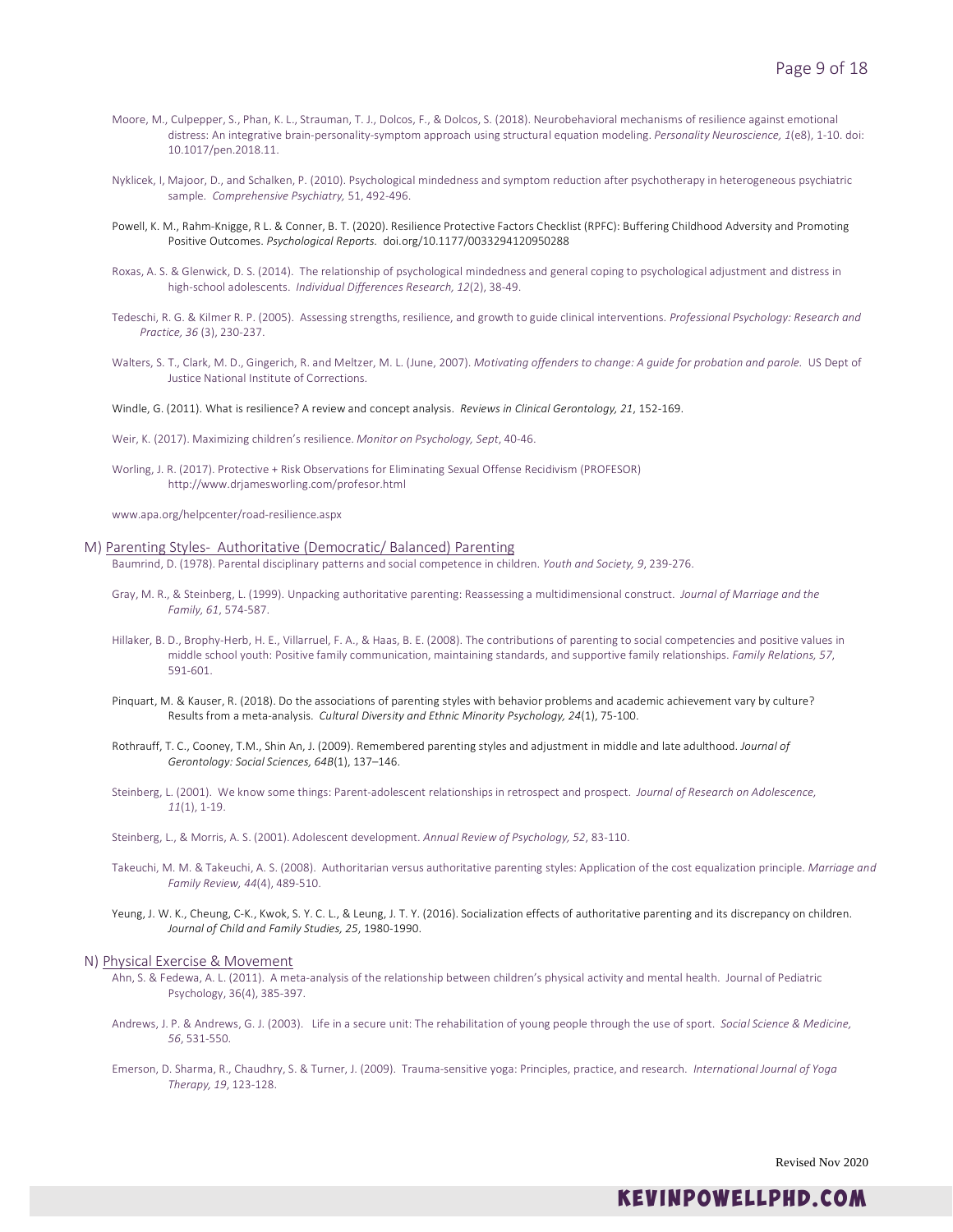- Keays, J. J. & Allison, K. R. (1995). The effects of regular moderate to vigorous physical activity on student outcomes: A review. *Canadian Journal of Public Health, 86* (1), 62-65.
- Otto, M. W. & Smits, J. A. J. (2011). *Exercise for mood and anxiety: Proven strategies for overcoming depression and enhancing well-being.* New York: Oxford University Press
- Vaynman, S. & Gomez Pinilla, F. (2005). License to run: Exercise impacts functional plasticity in the intact and injured central nervous system by using neurotrophins. *Neurorehabilitation and Neural Repair, 19,* 283-295.
- Weir, K. (2011). The exercise effect. *APA Monitor on Psychology, 42*(11), 48-52.

### O) Self-Esteem

- DuBois, D. L. and Flay, B. R. (2004). The healthy pursuit of self-esteem: Comment on an alternative to Crocker and Park (2004) formulation. *Psychological Bulletin*, 130: 3, 415-420.
- Haney P. and Durlak, J. A. (1998). Changing self-esteem in children and adolescents: A meta-analytic review. *Journal of Clinical Child Psychology*, 27: 4, 423-433.
- Masten, A. S. and Coatsworth, J. D. (1998). The development of competence in favorable and unfavorable environments: Lessons from research on successful children. *American Psychologist,* 53: 2, 205-220.
- Swann, W. B., Chang-Schneider, C. and McClarty, K. L. (2007). Do people's self-views matter? Self-concepts and self-esteem in everyday life. *American Psychologist*, 62: 2, 84-94.

P) Eustress (good stress)<br>Selye, H. (1987). Stress without Distress. London: Transworld.

Selye, H. (1979). The stress concept and some of its implications. In V. Hamilton & D. M. Warburton (Eds.), Human stress and cognition: An information processing approach (pp. 11-32). New York: Wiley.

### Q) Emotional Intelligence

Goleman, D. (1995a). *Emotional intelligence*. New York: Bantam Books.

- Mayer, J.D. & Salovey, P. (1997). What is emotional intelligence? In P. Salovey & D. Sluyter (Eds). *Emotional Development and Emotional Intelligence: Implications for Educators* (pp. 3-31). New York: Basic Books.
- Mayer, J.D., Salovey, P., & Caruso, D.R. (2000). Models of emotional intelligence. In R. J. Sternberg (Ed.). *Handbook of Human Intelligence* (2nd ed), pp. 396-420. New York: Cambridge.

### R) Group Therapy

Yalom, I. D. & Leszcz, M. (2008). The theory and practice of group psychotherapy (5<sup>th</sup> ed.). New York: Basic Books

### S) Deviancy Training

- Dishion, T.J. & Dodge, K. A. (2005). Peer contagion in interventions for children and adolescents: Moving towards an understanding of the ecology and dynamics of change. *Journal of Abnormal Child Psychology, 33*(3), 395-400.
- Dishion, T. J., McCord, J., & Poulin, F. (1999). When interventions harm: Peer groups and problem behaviors. *American Psychologist, 54*(9), 755-764.
- Dodge, K. A., & Dishion, T. J., & Lansford, J. E. (2006). Deviant peer influences in intervention and public policy for youth. *Social Policy Report, XX*(1), 3- 19.
- Gifford-Smith, M., Dodge,K. A., Dishion, T. J. & McCord, J. (2005). Peer influence in children and adolescents: Crossing the bridge from developmental to intervention science. *Journal of Abnormal Child Psychology, 33*(3), 255-265.

Gottfredson, D. C. (2010). Deviancy training: Understanding how preventive interventions harm. *Journal of Experimental Criminology, 6*, 229-243.

- Leve, L. D. & Chamberlain, P. (2005). Association with delinquent peers: Intervention effects for youth in the juvenile justice system. *Journal of Abnormal Child Psychology, 33*(3), 339-347.
- McCord, J. (2003). Cures that harm: Unanticipated outcomes of crime prevention programs. *The Annals of the American Academy, 587*, 16-30.
- Poulin, F, Dishion, T.J., & Burraston, B. (2001). 3-year iatrogenic effects associated with aggregated high-risk adolescents in cognitive-behavioral preventive interventions. *Applied Developmental Science, 5*(4), 214-224.

Revised Nov 2020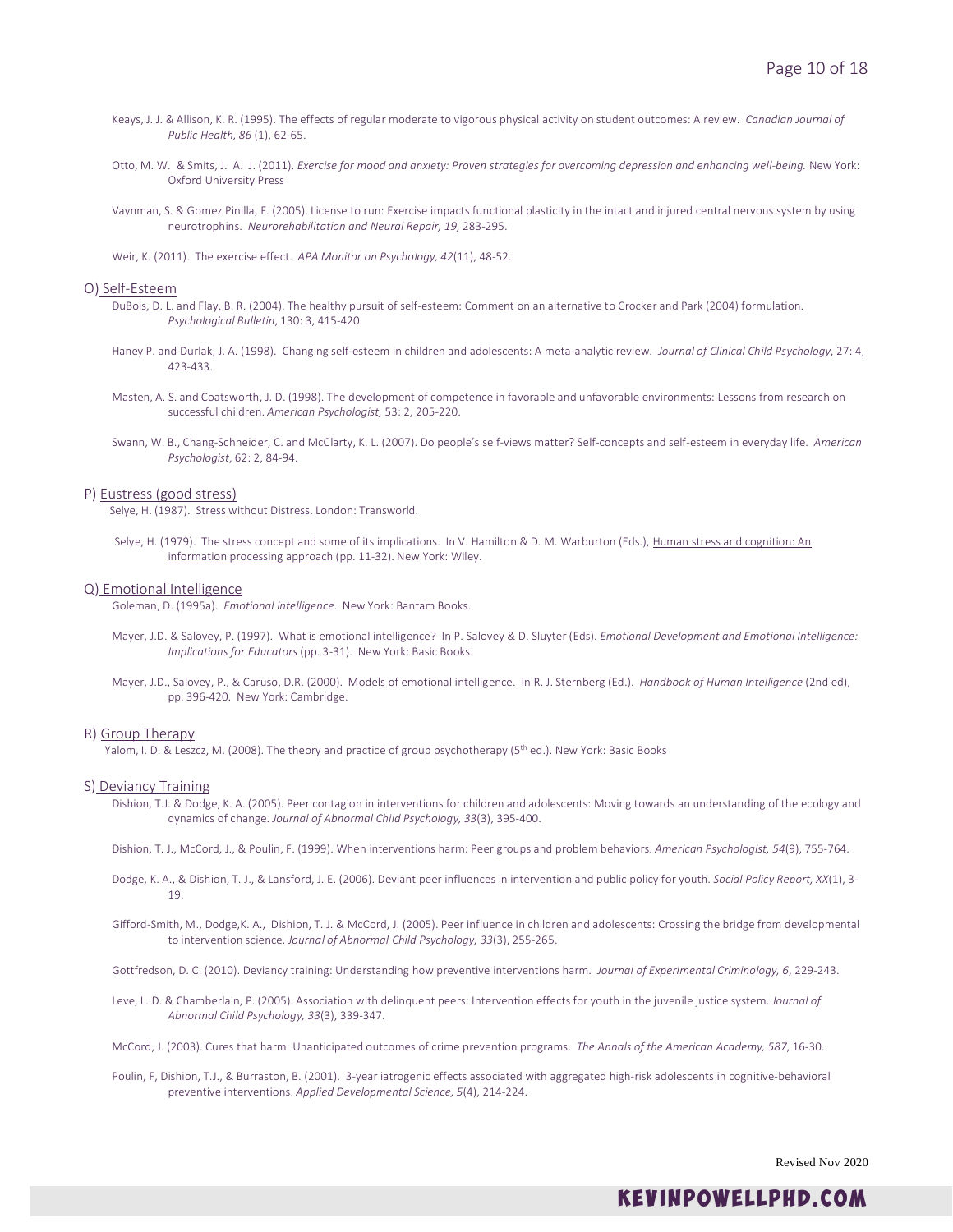Rhule, D. M. (2005). Take care to do no harm: Harmful interventions for youth problem behavior. *Professional Psychology: Research and Practice, 36*, 618-625.

### T) Evidenced-Based Practice Movement

Arkowitz, H., & Lilienfeld, S. O. (2006). Psychotherapy on trial. *Scientific American Mind*, 2, 42-49.

Bonta, J. & Andrews, D. A. (2017). *The psychology of criminal conduct* (6th ed.). New York: Routledge

- Barkham, M. & Mellor-Clark, J. (2003). Bridging evidence-based practice and practice-based evidence: Developing a rigorous and relevant knowledge for the psychological therapies. *Clinical Psychology and Psychotherapy, 10*, 319-327.
- Castonguay, L. G. & Beutler, L. E. (Eds.) (2006). *Principles of therapeutic change that work.* New York: Oxford University Press.
- Clay, R. (2010). More than one way to measure: Randomized clinical trials have their place, but critics argue that researchers would get better results if they also embraced other methodologies. *Monitor on Psychology*, 41: 8, 52-55.
- Dattilio, F. M. Edwards, D. J. A. & Fishman, D. B. (2010). Case studies within a mixed methods paradigm: Toward a resolution of the alienation between researcher and practitioner in psychotherapy research. *Psychotherapy Theory, Research, Practice, Training,* 47(4), 427-441.
- Division 29 Task Force (2001). Empirically supported therapy relationships: Conclusions & recommendations of the Division 29 task force. *Psychotherapy, 38*(4), 495-497.
- Duncan, B. L, Miller, S. D., Wampold, B. E., & Hubble, M. A. (Eds.), (2010). *The heart & soul of change: Delivering what works in therapy (2nd ed.).* Washington, DC: American Psychological Association.
- Gannon, T.A., & Ward, T. (2014). Where has all the psychology gone? A critical review of evidence-based psychological practice in correctional settings. *Aggression and Violent Behavior, 19*, 435-446.
- Hall, J. C. (2008). A practitioner's application and deconstruction of evidence-based practice. *Family in Society: The Journal of Contemporary Social Services*, 89: 3, 385-393.
- Hubble, M. A., Duncan, B. L., & Miller, S. D. (Eds.), (1999). *The heart & soul of change: What works in therapy.* Washington, DC: American Psychological Association.
- Kim, D-M, Wampold, B.E., & Bolt, D. M. (2006). Therapist effects in psychotherapy: A random-effects modeling of the National Institute of Mental Health Treatment of Depression Collaborative Research Program data. *Psychotherapy Research, 16*(2), 161-172.
- Kopta, S. M., Lueger, R. J., Saunders, S. M. and Howard, K. I. (1999). Individual psychotherapy outcome and process research: Challenges leading to greater turmoil or a positive transition? *Annual Review of Psychology*, 50, 441-469.
- Latessa, E.J. (2004). State of Crime and Justice in Ohio. *From theory into practice: What works in reducing recidivism.* Columbus, OH: Office of Criminal Justice Services.
- Lilienfeld, S. O. (2007). Psychological treatments that cause harm. *Perspectives on Psychological Science, 2* (1), 53-70.
- Luborsky, L., Diguer, L., Seligman, D.A., Rosenthal, R., Krause, E.D., Johnson, S., Halperin, G., Bishop, M. Berman, J. S., & Schweitzer, E (1999). The researchers own therapy alligiances: A "wild card" in comparisons of treatment efficacy. *Clinical Psychology: Science and Practice, 6,* 95- 106.
- Marshall, W. L. & Marshall, L. E. (2007). The utility of the random controlled trial for evaluating sexual offender treatment: The gold standard or an inappropriate strategy? *Sexual Abuse: A Journal of Research and treatment, 19*, 175-191.
- McGuire, J (Ed.) (1995). *What works: Reducing reoffending guidelines from research & practice.* Chichester: John Wiley & Sons.
- Messer, S. B. (2001). Empirically supported treatments: What's a nonbehaviorist to do? In Slife, B.D., Williams, R. N. and Barlow, S. H. (Eds.), *Critical issues in psychotherapy: Translating new ideas into practice* (pp. 3-19). Thousand Oaks, CA: Sage.
- Messer, S. B. & Wampold, B. E. (2002). Let's face facts: Common factors are more potent than specific therapy ingredients. *Clinical Psychology: Science and Practice, 9,* 21-25.
- Myers, D.G. (2004). *Psychology* (7<sup>th</sup> ed). New York: Worth Publishers.
- Nathan P.E., & Gorman, J.M. (Eds.) (2007). *A guide to treatments that work* (3rd ed.). New York: Oxford University Press.
- Norcross, J. C., Beutler, L.E., & Levant R.F. (Eds.) (2006*). Evidenced-based practices in mental health: Debate and dialogue on fundamental questions.*  Washington, DC: American Psychological Association.

Revised Nov 2020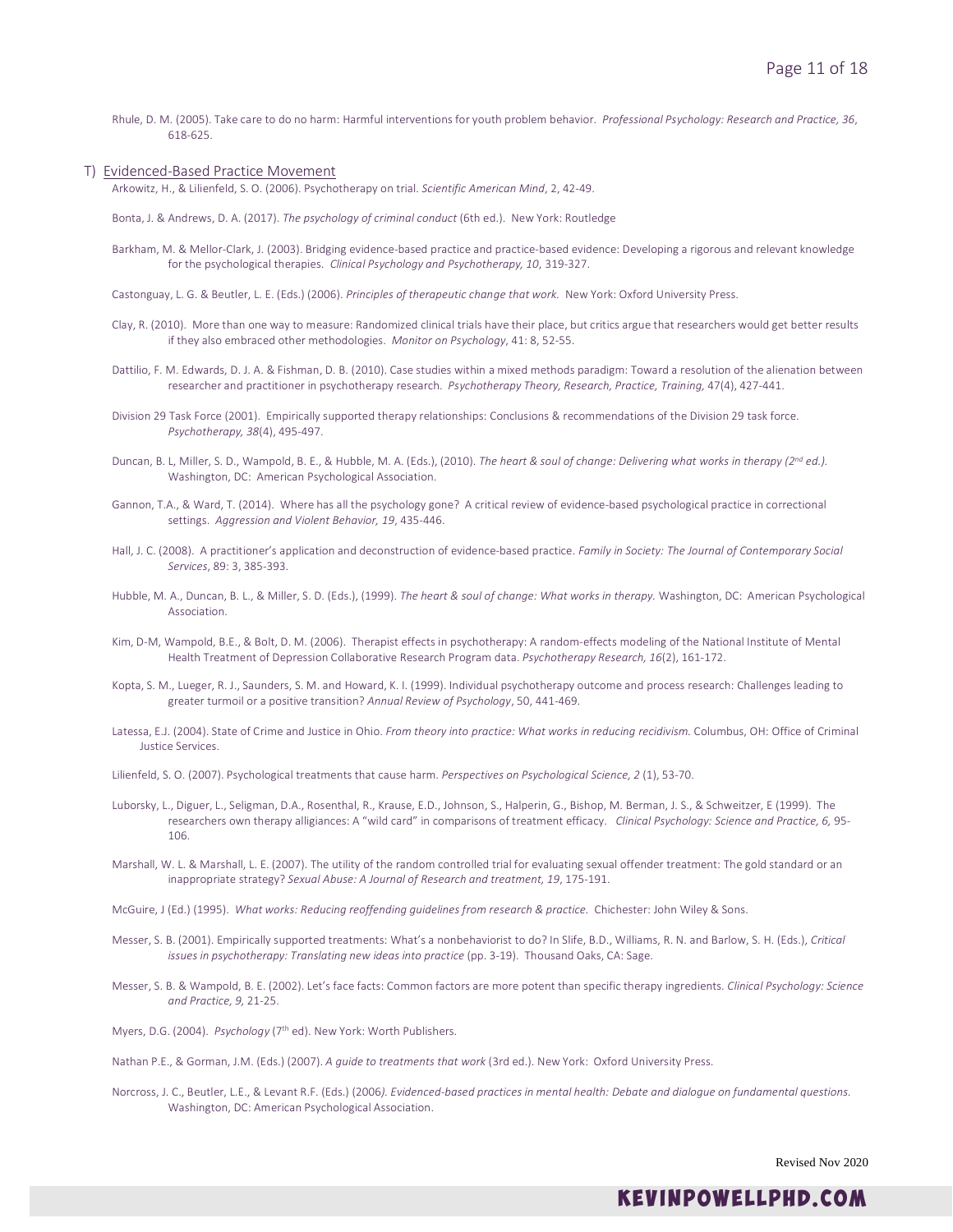- Norcross, J. C. & Lambert, M. J. (2011). Evidence-based therapy relationships. In J.C. Norcross (Ed.), *Psychotherapy relationships that work: Evidencebased responsiveness* (2nd Ed.) pp. 3-21. New York: Oxford University Press.
- Norcross, J. C. & Wampold, B. E. (2011). Evidence-based therapy relationships: Research conclusions and clinical practices. *Psychotherapy, 48*(1), 98- 102.
- Owen, J. & Hilsenroth, M. J. (2014). Treatment adherence: The importance of therapist flexibility in relation to therapy outcomes. *Journal of Counseling Psychology, 61*(2), 280-288.
- Seligman, M.E.P. (1995). [The effectiveness of psychotherapy: The Consumer Reports Study.](http://www.ppc.sas.upenn.edu/cvabs.htm) *[American Psychologist,](http://www.apa.org/journals/) 50* (12), 965-974.
- Shedler, J. (2017). Blog- Selling bad therapy to trauma victims: Patients and therapists should ignore new guidelines for treating trauma. *Psychologically Minded*, blog posted Nov 19, https://www.psychologytoday.com/blog/psychologically-minded/201711/selling-bad-therapytrauma-victims
- Truijens, F., Zuhlke-van Hulzen, & Vanheule, S. (2018). To manualize, or not to manualize: Is that still the question? A systematic review of empirical evidence for manual superiority in psychological treatment. *Journal of Clinical Psychology*, 1-15. https://doi.org/10.1002/jclp.22712
- Wampold, B. E. & Imel, Z. E. (2015). *The great psychotherapy debate: The evidence for what makes psychotherapy work.* New York, NY: Routledge.
- Ward, T., Gannon, T. & Yates, P. (2008). The treatment of offenders: Current practice and new developments with an emphasis on sex offenders*. International Review of Victimology, 15,* 179-204.
- Westen, D., Novotny, C. M., Thompson-Brenner, H. (2004). The empirical status of empirically supported psychotherapies: Assumptions, findings, and reporting in controlled clinical trials. *Psychological Bulletin, 130* (4), 631-663.
- Willis, G., Gannon, T., Yates, P., Collie, R., & Ward, T. (2011, Winter). In style or evolving through research? Misperceptions about the Good Lives Model. *Association for the Treatment of Sexual Abusers Forum, XXIII*, (1).

### U) Researcher Allegiance Effects

- Budge, S., Baardseth, T. P. Baardseth, Wampold, B. E., & Fluckiger, C. (2010). Researcher allegiance and supportive therapy: Pernicious affects on results of random clinical trials. *European Journal of Psychotherapy and Counselling, 12*(1), 23-39.
- Leykin, Y. & DeRubeis, R. J. (2009). Allegiance in psychotherapy outcome research: Separating association from bias. *Clinical Psychology: Science and Practice, 16*(1), 54-65.
- Luborsky, L., Diguer, L., Seligman, D.A., Rosenthal, R., Krause, E.D., Johnson, S., Halperin, G., Bishop, M. Berman, J. S., & Schweitzer, E (1999). The researchers own therapy alligiances: A "wild card" in comparisons of treatment efficacy. *Clinical Psychology: Science and Practice, 6,* 95- 106.
- Miller, S., Wampold, B. & Varhely, K. (2008). Direct comparisons of treatment modalities for youth disorders: A meta-analysis. *Psychotherapy Research, 18*(1), 5-14.
- Munder, T., Brutsch, O. Leonhart, R., Gerger, H. & Barth, J. (2013). Researcher allegiance in psychotherapy outcome research: An overview of reviews. *Clinical Psychology Review, 33*, 501-511.

### V) Solution-Focused Therapy

www.sfbta.org

- Berg, I. K. & Steiner, T. (2003). *Children's solution work*. New York: W. W. Norton.
- De Shazer, S. (1994). *Words were originally magic*. New York: W. W. Norton.
- De Shazer, S., Berg, I. K., Lipchik, E., Nunnally, E., Molnar, A., Gingerich, W., Weiner-Davis, M (1986). Brief therapy: Focused solution development. *Family Process, 25*, 207-222.
- Lethem, J. (2002). Brief solution focused therapy. *Child and Adolescent Mental Health, 7*(4), 189-192.
- Franklin, C., Zhang, A., Froerer, A., & Johnson, S. (2016). Solution focused brief therapy: A systematic review and meta-summary of process research. *Journal of Marital and Family Therapy, 43*(1), 16-30.

Revised Nov 2020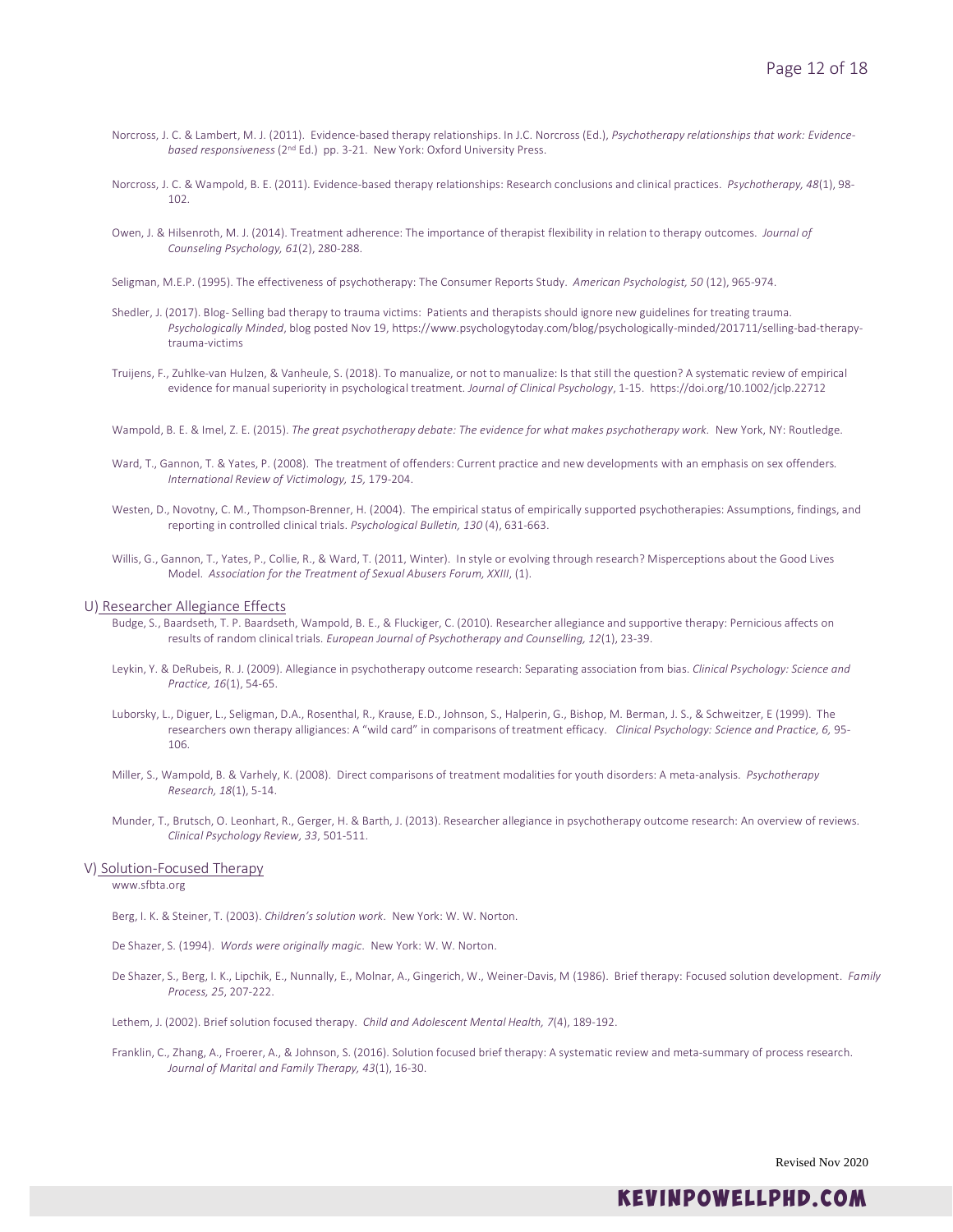Neipp,M., Beyebach, M., Nunez, R. M., & Martinez-Gonzalez, M. (2015). The effect of solution-focused versus problem-focused questions: A replication. *Journal of Marital and Family Therapy, 42*(3), 525-535.

#### W) Healthy Sexuality

- Brown, S. & Tavener, W. (2002). *Streetwise to sex-wise: Sexuality education for high-risk youth* (2nd ed.). Morristown, NJ: Planned Parenthood of Greater Northern New Jersey.
- Herbenick, D., Reece, M., Schick, V., Sanders, S. A., Dodge, B., & Fortenberry, J. D. (2010). Sexual behavior in the United States: Results from a national probability sample of men and women ages 14-94. *The Journal of Sexual Medicine, 7*(suppl. 5), 255-265.
- Ryan, G. (2010). Sexually abusive youth: Defining the problem and the population. In G. Ryan, T. Leversee, & S. Lane (Eds.), *Juvenile Sexual Offending: Causes, Consequences, and Correction, 3rd edition* (pp. 3-8). Hoboken, NJ: John Wiley & Sons.

[http://www.who.int/reproductivehealth/topics/sexual\\_health/sh\\_definitions/en/](http://www.who.int/reproductivehealth/topics/sexual_health/sh_definitions/en/)

[http://www.nsvrc.org/sites/default/files/saam\\_2015\\_what-is-healthy-sexuality-and-consent.pdf](http://www.nsvrc.org/sites/default/files/saam_2015_what-is-healthy-sexuality-and-consent.pdf)

#### X) Functional Behavior Assessment

- Cooper, J. O., Heron, T. E., & Heward, W. L. (2007). Functional Behavior Assessment (pp.500-524). *Applied Behavior Analysis (2nd Ed.).* Columbus, OH: Pearson Merrill Prentice Hall.
- Iwata, B. A. & Worsdell, A. S. (2005). Implications of functional analysis methodology for the design of intervention programs. *Exceptionality, 13*(1), 25- 34.

#### Y) RNR (Risk-Needs-Responsivity) Model

Andrews, D. A., & Bonta, J. (2010). *The psychology of criminal conduct* (5th ed.). New Providence, NJ: Matthew Bender & Company, Inc.

Andrews, D. A., Bonta, J & Wormith J. S. (2011). The Risk-Need-Responsivity (RNR) Model: Does Adding the Good Lives Model Contribute to Effective Crime Prevention? *Criminal Justice and Behavior, 38*(7), 735-755.

Bonta, J. & Andrews, D. A. (2017). *The psychology of criminal conduct* (6th ed.). New York: Routledge.

### Z) Good Lives Model

- Collie, R., Ward, T., Ayland, L., & West, B. (2007). The Good Lives Model of Rehabilitation: Reducing Risks and Promoting Strengths with Adolescent Sexual Offenders. In Calder, M.C. (Ed.), *Working with children and young people who sexually abuse: Taking the field forward* (pp. 53-64). Dorset, UK: Russell House.
- Ward, T. & Marshall, W. L. (2004). Good lives, aetiology and the rehabilitation of sex offenders: A bridging theory*. Journal of Sexual Aggression, 10* (2), 153-169.
- Ward, T. & Stewart, C. A. (2003). The treatment of sex offenders: Risk management and good lives. *Professional Psychology: Research and Practice, 34*  (4), 353-360.
- Wilson, R. J. & Yates, P. M. (2009). Effective interventions and the Good Lives Model: Maximizing treatment gains for sexual offenders. Aggression and Violent Behavior*, 14*, 157-161.

### aa) Positive Psychology

Linley P. A. and Joseph, S. (Eds.). (2004). *Positive psychology in practice.* Hoboken, NJ: Wiley.

Seligman, M. E. P. (1999). The president's address. *American Psychologist*, *54*(8), 559-562.

Seligman, M. E. P. and Csikszentmihalyi, M. (2000). Positive psychology: An introduction. *American Psychologist, 55*(1), 5-14.

Seligman, M. E. P., Steen, T. A., Park, N. and Peterson, C. (2005). Positive psychology progress: Empirical validation of interventions. *American Psychologist, 60*(5), 410-421.

Snyder, C. R. & Lopez, S. J. (Eds.) (2009). *Oxford handbook of positive psychology*. Oxford: Oxford University Press.

www.authentichappiness.org

### bb) Developmental Assets

Benson, P. L. (1997). Developmental assets: Forty building blocks of human development. In *All kids are our kids: What communities must do to raise caring and responsible children and adolescents* (pp. 42-46). San Francisco: Jossey-Bass.

Revised Nov 2020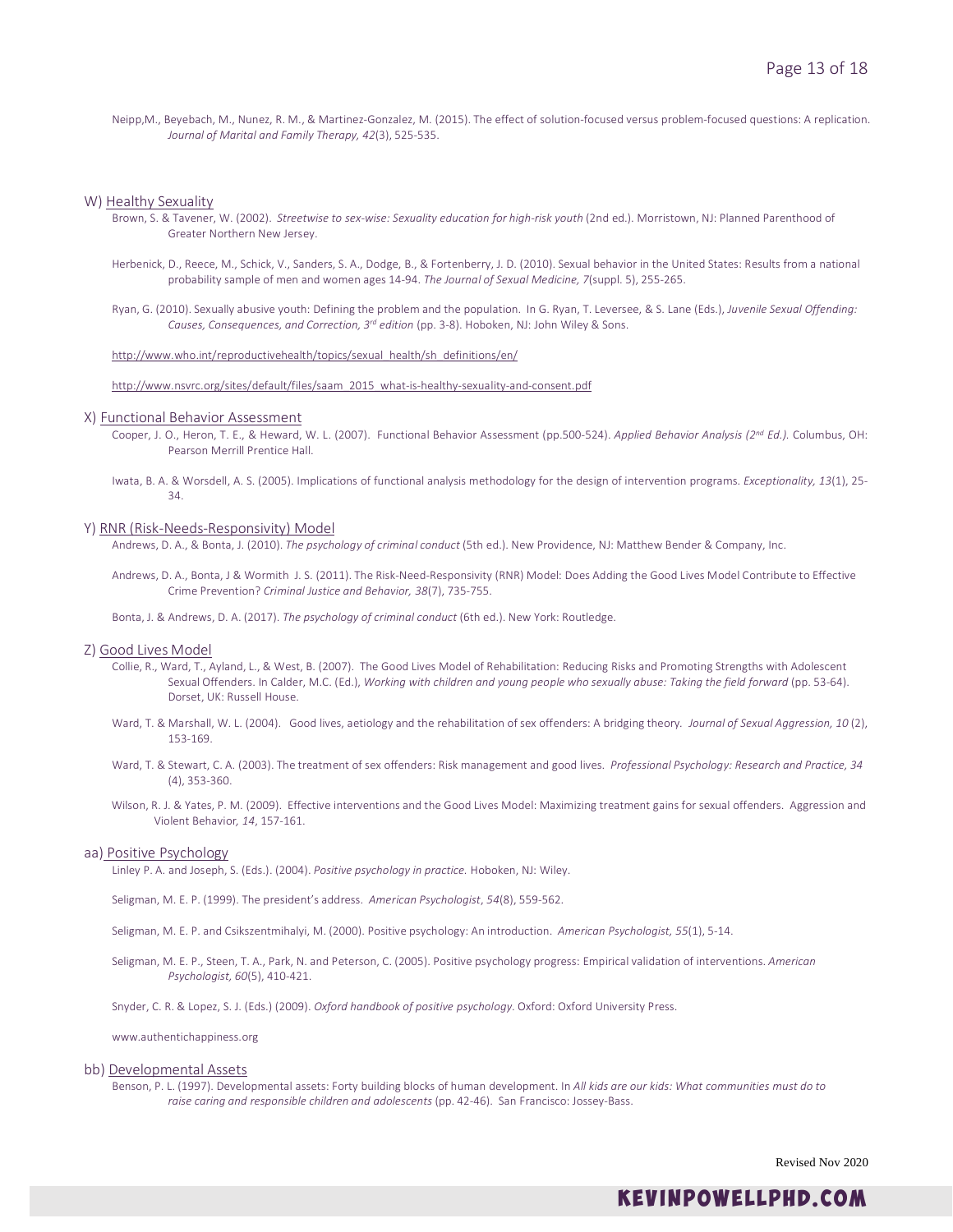Benson, P. L. (2006). All kids are our kids: What communities must do to raise caring and responsible children and adolescents (2<sup>nd</sup> Ed). San Francisco: Jossey-Bass.

Benson, P. L., Galbraith, J., & Espeland, P. (1995). *What kids need to succeed*. Minneapolis, MN: Free Spirit.

Roehlkepartain, J. L., & Leffert, N. (2000). *What young children need to succeed: Working together to build assets from birth to age 11.* Minneapolis, MN: Free Spirit.

Search Institute (1997). *The asset approach: Giving kids what they need to succeed* [Brochure]. Minneapolis, MN: Search Institute.

Search Institute: www.search-institute.org 40 Developmental Assets

#### cc) Basic Helping & Interviewing Skills

Egan, G. (1998). *The skilled helper: A problem-management approach to helping* (6th ed.). Pacific Grove, CA: Brooks/Cole.

Egan, G. (2006). *Essentials of skilled helping: Managing problems, developing opportunities.* Belmont, CA: Thomson Wadsworth.

Cormier, W. H. & Cormier, L. S. (1998). *Interviewing strategies for helpers: Fundamental skills and cognitive behavioral interventions* (4th ed.). Pacific Grove, CA: Brooks/Cole.

Cormier, S., Nurius, P.S., & Osborn, C.J. (2013). *Interviewing and change strategies for helpers* (7th ed.) Belmont, CA: Brooks/Cole.

Miller, W. R., & Rollnick, S. (2002). *Motivational interviewing: Preparing people for change (2nd ed.)*. New York: Guilford Press.

### dd) Multiple Intelligence

Gardner, H. (1993). Multiple intelligence: The theory in practice. New York: BasicBooks.

Gardner, H. (1999). Intelligence reframed: Multiple intelligence for the 21st century. New York: BasicBooks.

Kornhaber, M., Fierros, E., & Veenema, S. (2004). Multiple Intelligences: Best ideas from research and practice. Boston: Pearson/ Allyn & Bacon.

Weber, E. (2005). MI strategies in the classroom and beyond: Using roundtable learning. Boston: Pearson/Allyn & Bacon.

### ee) Holistic (Biopsychosocial & Ecological Model)

Bronfenbrenner, U. (1979). *The ecology of human development*. Cambridge, MA: Harvard University Press.

- Bronfenbrenner, U. (1989). *Ecological systems theory.* In R. Vasta (Ed.), Six theories of child development: Revised formulations and current issues (pp.185-246). Greenwich, CT: JAI.
- Bronfenbrenner, U. (2001). The bioecological theory of human development. In N. J. Smelser & P.B. Baltes (Eds.), *International encyclopedia of the social and behavioral sciences* (Vol. 10, pp. 6963-6970). New York: Elsevier.
- Bronfenbrenner, U., & Ceci, S. J. (1994). Nature-nurture reconceptualized in developmental perspective: A bioecological model. *Psychological Review, 101,* 568-586.
- Dodge, K. A., & Pettit, G. S. (2003). A biopsychosocial model of the development of chronic conduct problems in adolescence. *Developmental Psychology, 39* (2), 349-371.
- Engel, G. L. (1980). The clinical application of the biopsychosocial model. *American Journal of Psychiatry, 137,* 535-544.
- Leversee, T. & Powell, K. M. (2017). Beyond risk management to a more holistic model for treating adolescents who have engaged in sexually abusive behavior. In B. Schwartz (Ed.), *Sexually Abusive Behavior in Youth: A Handbook of Theory, Assessment, and Treatment (20:1-37).* Kingston, NJ: Civic Research Institute.

#### ff) Respectful Language/ Being Sensitive to Labels

American Psychological Association (2010). Publication manual of the American Psychological Association (6<sup>th</sup> ed.), pp. 72. Washington, DC: APA.

- Willis, G. M. (2018). Why call someone by what we don't want them to be? The ethics of labeling in forensic/correctional psychology. *Psychology, Crime, & Law,* 1-17.
- Willis, G. M. & Letourneau, E. J. (2018). Promoting accurate and respectful language to describe individuals and groups. Sexual Abuse, 30(5), 480-483.

Revised Nov 2020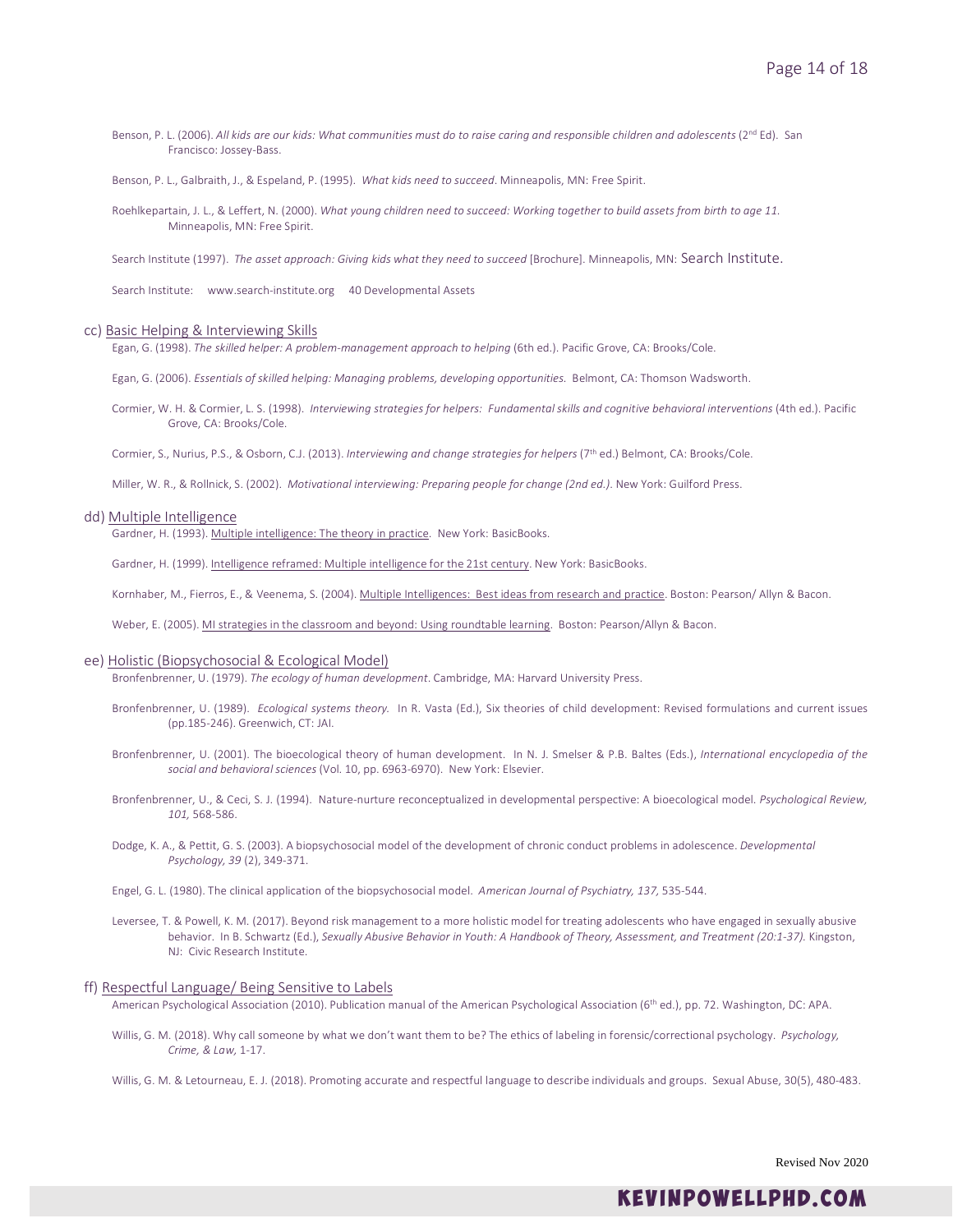- gg) Adverse Childhood Experiences (ACE-Responsive) Info
	- Anda, R. F. & Felitti, V. J. (2003). Origins and essense of the study. *ACE Reporter, 1*(1), 1-4.
	- Arata, C. (2002). Child sexual abuse and sexual revictimization. *Clinical Psychology: Science and Practice, 9*, 135-164.
	- Baglivio, M. T., Epps, N., Swartz, K., Sayedul Huq, M., Sheer, A., & Hardt, N. S. (2014). The prevalence of adverse childhood experiences (ACE) in the lives of juvenile offenders. *OJJDP Journal of Juvenile Justice, 3*(2), 1-18.
	- Baranowsky, A. B., Gentry, J. E., & Schultz, D. F. (2005). *Trauma practice: Tools for stabilization and recovery.* Cambridge, MA: Hogrefe & Huber Publishers.
	- Bloom, S. L. & Farragher, B. (2013). *Restoring Sanctuary: A new operating system for trauma-informed systems of care.* New York: Oxford University Press.
	- Clancy, S. A. (2009). *The trauma myth: The truth about the sexual abuse of children- and its aftermath.* New York: Basic Books.
	- Cohen, J. A., Mannarino, A. P., & Deblinger, E. (2006). *Treating trauma and traumatic grief in children and adolescents.* New York: The Guilford Press.
	- Creeden, K.J. (2006). Trauma and Neurobiology: Considerations for the Treatment of Sexual Behavior Problems in Children and Adolescents. In Longo, R.E. & Prescott, D.S. (Eds.) *Current perspectives: Working with sexually aggressive youth and youth with sexual behavior problems* (pp. 395- 418)*.* Holyoke, MA: NEARI Press
	- Felitti, V. J., Anda, R. F., Nordenberg, D., Williamson, D. F., Spitz, A. M., Edwards, V., & Marks, J. S. (1998). Relationship of childhood abuse and household dysfunction to many of the leading causes of death in adults: The adverse childhood experiences (ACE) study. *American Journal of Preventive Medicine, 14*(4), 245-258.
	- Gralton, E., Muchatuta, A., Morey-Canellas, J., Lopez, C. D. (2008). Developmental traumatology: Its relevance to forensic adolescent settings. *The British Journal of Forensic Practice, 10*(2), 33-39.
	- Hindman, J. (1989). *Just Before Dawn: From the shadows of tradition to new reflections in trauma assessment and treatment of sexual victimization*. Boise, ID: AlexAndria Associates.
	- Hindman, J. (1987). *Step by Step: Sixteen Steps Toward Legally Sound Sexual Abuse Investigations.* Boise, ID: AlexAndria Associates.
	- Jespersen, A.F., Lalumiere, M. L., Seto, M. C. (2009). Sexual abuse history among adult sex offenders and non-sex offenders: A meta-analysis. *Child Abuse & Neglect, 33*, 179-192.
	- Levenson, J. S. (2013). Incorporating trauma-informed care into evidence-based sex offender treatment. *Journal of Sexual Aggression,*  http://dx.doi.org/10.1080/13552600.2013.861523.
	- Levenson, J. S., Willis, G. M. & Prescott, D. S. (2015). Adverse childhood experiences in the lives of female sex offenders: *Sexual Abuse: A Journal of Research and Treatment*, *27*(3), 258-283. doi:10.1177/1079063214544332.
	- Levenson, J. S., Willis, G. M. & Prescott, D. S. (2016). Adverse childhood experiences in the lives of male sex offenders: Implications for traumainformed care. *Sexual Abuse: A Journal of Research and Treatment*, *28*(4), 340-359. doi:10.1177/1079063214535819.
	- Ogden, P., Minton, K. & Pain, C. (2006). *Trauma and the body: A sensorimotor approach to psychotherapy*. New York: W.W. Norton.
	- Otto, M. W. & Smits, J. A. J. (2011). *Exercise for mood and anxiety: Proven strategies for overcoming depression and enhancing well-being.* New York: Oxford University Press
	- Pennebaker, J. W. (1997). Writing about emotional experiences as a therapeutic process. *Psychological Science, 8* (3), 162-166.
	- Perry, B. (2006). Applying principles of neurodevelopment to clinical work with maltreated and traumatized children: The neurosequential model of therapeutics. In N. Boyd Webb (Ed.), *Working with Traumatized Youth in Child Welfare* (pp. 27-52). New York: The Guilford Press.
	- Reavis, J. Looman, J., Franco, K. & Rojas, B. (2013). Adverse childhood experiences and adult criminality: How long must we live before we possess our own lives? *The Permanente Journal, 17*, 44-48.
	- Sloan, D. M. (2004). A closer examination of the structured written disclosure procedure. *Journal of Consulting and Clinical Psychology, 72*, 165-175.

Trauma-Focused Cognitive-Behavioral Therapy (TF-CBT) website- http://tfcbt.musc.edu/

Walsh, K., Blaustein, M., Knight, W. G., Spinazzola, J., van der Kolk, B. A. (2007). Resiliency factors in the relation between childhood sexual abuse and adulthood sexual assault in college-age women*. Journal of Child Sexual Abuse, 16*(1), 1-17.

Revised Nov 2020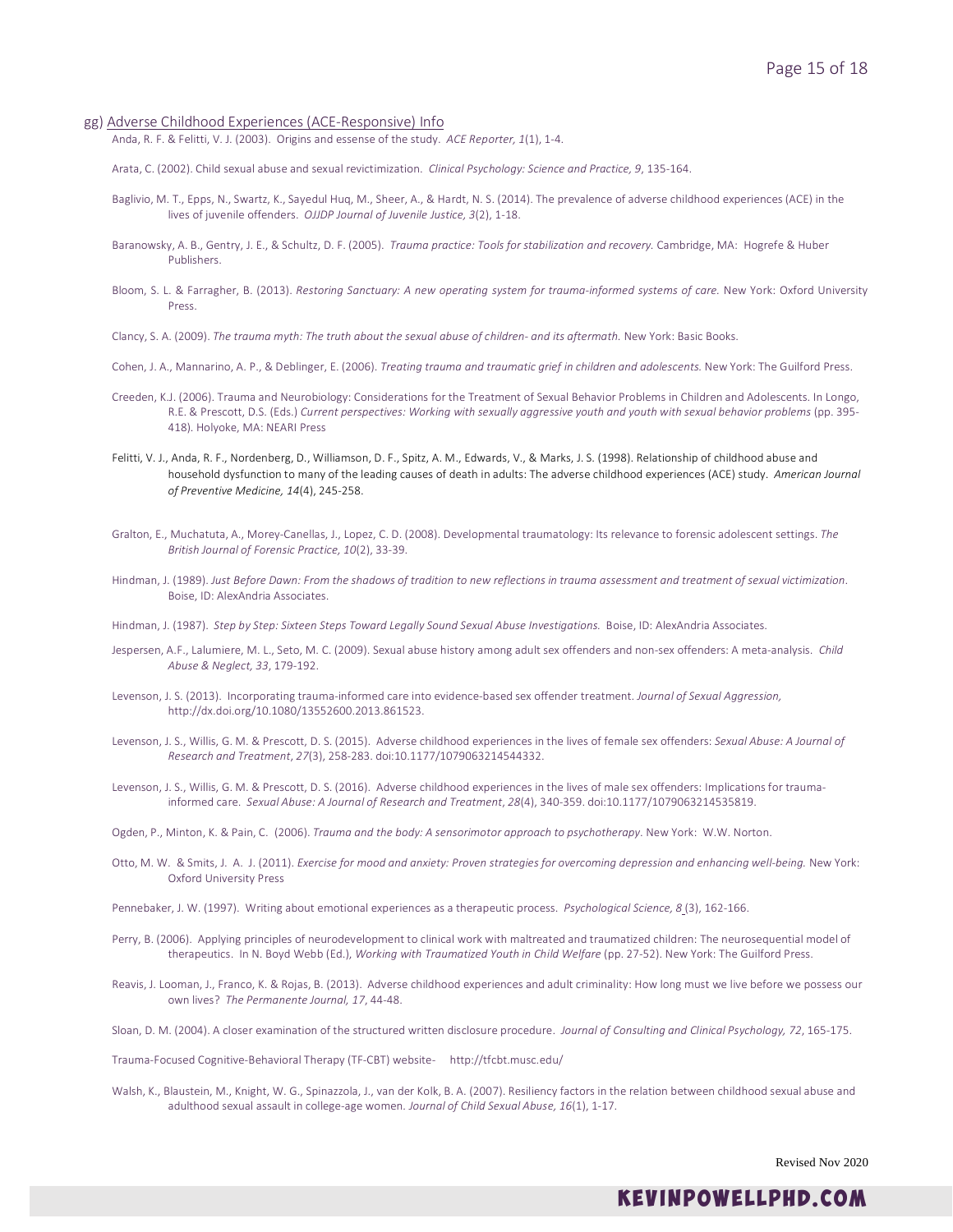- Wampold, B. E., Imel, Z. E., Laska, K. M., Benish, S., Miller, S. D., Fluckiger, C., Del Re, A. C., Baardseth, T. P., & Budge, S. (2010). Determining what works in the treatment of PTSD. *Clinical Psychology Review, 30,* 923-933.
- Weir, K. (2011). The exercise effect. APA Monitor on Psychology, 42(11), 48-52.
- Williams, M.B. & Poijula, S. (2002). The PTSD workbook: Simple, effective techniques for overcoming traumatic stress symptoms. Oakland, CA: New Harbinger Publications.
- hh) Adversity & Positive Outcomes (Post Traumatic Growth; Positive Life Changes; Benefit-Finding; Benefit-Reminding; Resiliency; Steeling Effect) Affleck, G & Tennen, H. (1996). Construing benefits from adversity: Adaptational significance and dispositional underpinnings. *Journal of Personality, 64*(4), 899-922.
	- Cohen, J. A., Mannarino, A. P., Kliethermes, M., & Murray, L.A. (2012). Trauma-focused CBT for youth with complex trauma. *Child Abuse & Neglect, 36*, 528-541.
	- Collier, L. (2016). Growth after Trauma. *Monitor on Psychology, 47*(10), 48-52.
	- Frazier, P.A. & Berman, M. I. (2008). Posttraumatic growth following sexual assault. In S. Joseph & P.A. Linley (Eds.), *Trauma, recovery, and growth: Positive psychological perspectives on posttraumatic stress* (pp. 161-181). Hoboken, NJ: John Wiley & Sons.
	- Frazier, P., Conlon, A., Glaser, T. (2001). Positive and negative life changes following sexual assault*. Journal of Consulting and Clinical Psychology, 69,*  1048-1055.
	- Helgeson, V. S., Reynolds, K.A., & Tomich, P.L. (2006). A meta-analytic review of benefit finding and growth. *Journal of Consulting and Clinical Psychology, 74*(5), 797-816.
	- Holtge, J., McGee, S. L., Maercker, A., & Thoma, M. V. (2018). A salutogenic perspective on adverse experiences: The curvilinear relationship of adversity and well-being. *European Journal of Health Psychology, 25*(2), 53-69.
	- Joseph, S. & Butler, L. D. (2010). Positive changes following adversity. *PTSD Research Quarterly, 21*(3), 1-8.
	- Joseph, S. & Linley, P.A. (Eds.) (2008). *Trauma, recovery, and growth: Positive psychological perspectives on posttraumatic stress*. Hoboken, NJ: John Wiley & Sons.
	- Meyerson, D. A., Grant, K. E., Smith-Carter, J., & Kilmer, R. P. (2011). Posttraumatic growth among children and adolescents: A systematic review. *Clinical Psychology Review, 31,* 949-964.
	- Milam, J. E., Ritt-Olson, A., & Unger, J. B. (2004). Posttraumatic growth among adolescents. *Journal of Adolescent Research, 19*(2), 192-204.
	- Rendon, J. (2015). *Upside: The new science of Post-traumatic Growth.* New York: Touchstone.
	- Schaefer, L. M., Howell, K. H., Schwartz, L. E., Bottomley, J. S., & Crossnine, C. B. (2018). A concurrent examination of protective factors associated with resilience and posttraumatic growth following childhood victimization. *Child Abuse & Neglect, 85,* 17-27.

Seery, M. D. (2011). Resilence: A silver lining to experiencing adverse life events? *Current Directions in Psychological Science, 20*(6), 390-394.

- Seery, M. D., Leo, R. J., Lupien, S. P., Kondrak, C. L., & Almonte, J. L. (2013). An upside to adversity? Moderate cumulative lifetime adversity is associated with resilient responses in the face of controlled stressors. *Psychological Science, 24*(7), 1181-1189.
- Tedeschi, R. G. & Calhoun, L. G. (1996). The posttraumatic growth inventory: Measuring the positive legacy of trauma. *Journal of Traumatic Stress, 9*(3), 455-471.
- Tedeschi, R. G. & Kilmer R. P. (2005). Assessing strengths, resilience, and growth to guide clinical interventions. *Professional Psychology: Research and Practice, 36* (3), 230-237.

Tedeschi, R. G. & Moore, B. A. (2016). *Posttraumatic growth workbook: A step-by-step guide to help you.* Oakland, CA: New Harbinger.

### ii) Attachment, Trauma & Interventions

- Biglan, A., Flay, B.R., Embry, D.D., & Sandler, I.N. (2012). The critical role of nurturing environments for promoting human well-being. *American Psychologist, 67*(4), 257-271.
- Bowlby, J. (1969). *Attachment and loss: Vol. 1. Attachment*. New York: Basic Books.
- Bowlby, J. (1988). *A secure base: Parent-child attachment and healthy human development.* New York: Basic Books.

Revised Nov 2020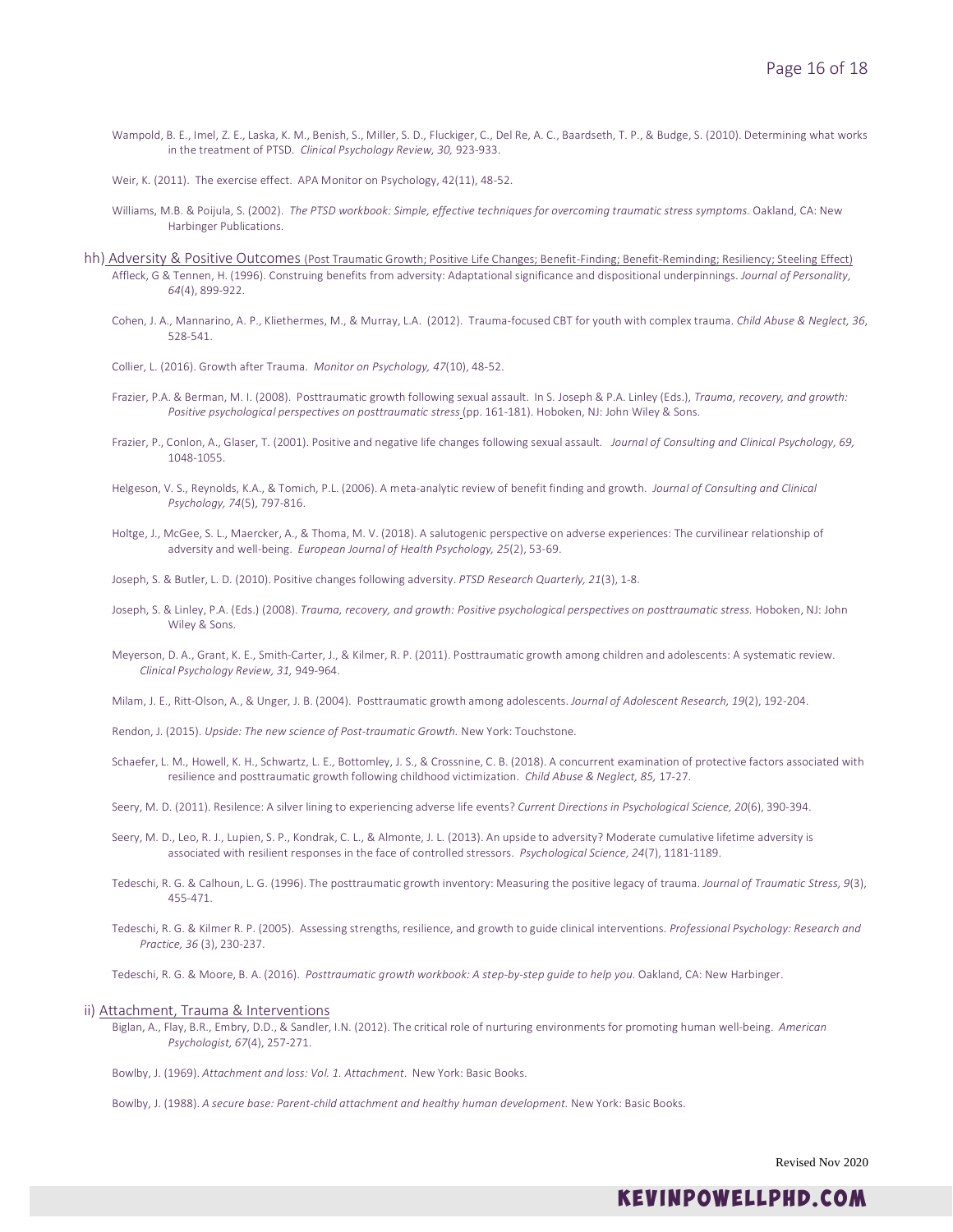- Creeden, K.J. (2009). How trauma and attachment can impact neurodevelopment: Informing our understanding and treatment of sexual behavior problems. *Journal of Sexual Aggression, 15*(3), 261-273.
- Dozier, M., Lindhiem, O., Lewis, E., Bick, J., Bernard, K., & Peloso, E. (2009). Effects of a foster parent training program on young children's attachment behaviors: Preliminary evidence from a randomized clinical trial. *Child and Adolescent Social Work Journal, 26,* 321-332.

#### jj) Complex Trauma

- Arvidson, J., Kinniburgh, K., Howard, K., Spinazzola, J., Strothers, H. Evans, M. Andres, B. Cohen, C. & Blaustein, M. E. (2011). Treatment of complex trauma in young children: Developmental and cultural considerations in application of the ARC intervention model. *Journal of Child & Adolescent Trauma, 4*, 34-51.
- Cook, A, Spinazzola, J., Ford, J., Lanktree, C., Blaustein, M., Cloitre, M., DeRosa, R., Hubbard, R., Kagan, R., Liautaud, J., Mallah, K., Olafson, E., & van der Kolk, B. (2005). Complex trauma in children and adolescents. *Psychiatric Annals, 35* (5), 390-398.
- Cook, A., Blaustein, M., Spinazzola, J., & van der Kolk, B. (Eds.) (2003). Complex Trauma in children and adolescents. *White paper from the National Child Traumatic Stress Network Complex Trauma Task Force.* www.NCTSNet.org.
- Courtois, C. A. (2008). Complex trauma, complex reactions: Assessment and treatment. *Psychological Trauma: Theory, Research, Practice, and Policy, S* (1), 86-100.
- Courtois, C. A. & Ford, J.D. (2009). *Treating complex traumatic stress disorder: An evidenced-based guide.* New York: The Guilford Press.
- Ford, J.D. & Cloitre, M. (2009). Best practices in psychotherapy for children and adolescents. In C. A. Courtois & J. D. Ford (Eds.), *Treating complex traumatic stress disorder: An evidenced-based guide.* New York: The Guilford Press.

Kinniburgh, K.J., Blausstein, M., Spinazzola, J., van der Kolk, B. (2005). *Attachment, self-regulation, and competency. Psychiatric Annals, 35* (5), 424-430.

Van der Kolk, B. A. (2005). Development trauma disorder: Toward a rational diagnosis for children with complex trauma histories *Psychiatric Annals, 35*  (5), 401-408.

### kk) Trauma/ Anxiety Self Help Books & Websites

Child Trauma Academy (Bruce Perry's website): www.childtrauma.org

Foa, E. B. & Andrews, L.W. (2006). If your adolescent has an anxiety disorder: An essential resource for parents. New York: Oxford University Press.

National Center for Children Exposed to Violence: http://www.nccev.org/

National Center for Victims of Crime: http://www.ncvc.org

Singer, K. (2010). Evicting the perpetrator: A male survivor's guide to recovery from childhood sexual abuse. Holyoke, MA: NEARI Press.

http://www.apa.org/pi/families/resources/task-force/child-trauma.aspx

### ll) Prevention of Child Abuse, Cycle of Abuse, & Intimate Partner Violence

Assink, M., van der Put, C. E., Meeuwsen, M. W. C. M., de Jong, N. M., Oort, F. J., Stams, G. J. J. M., & Hoeve, M. (2019). Risk factors for child sexual abuse victimization: A meta-analytic review. Psychological Bulletin, [http://dx.doi.org/10.1037/bu10000188.](http://dx.doi.org/10.1037/bu10000188)

Mendelson, T. & Letourneau, E. J. (2015). Parent-focused prevention of child sexual abuse*. Prevention Science, 16*, 844-852.

- Meng, X., Fleury, M-J., Xiang, Y-T, Li, M., & D'Arcy, C. (2018). Resilience and protective factors among people with a history of child maltreatment: A systematic review. *Social Psychiatry and Psychiatric Epidemiology, 53*, 453-475.
- Ridings, L. E., Beasley, L. O., & Silovsky, J. F. (2017). Consideration of risk and protective factors for families at risk for child maltreatment: An intervention approach*. Journal of Family Violence, 32*, 179-188.
- Rudolph, J., Zimmer-Gembeck, M. J., Shanley, D. C., & Hawkins, R. (2018). Child sexual abuse prevention opportunities: Parenting, programs, and the reduction of risk. *Child Maltreatment, 23*(1), 96-106.
- Tharp, A. T., DeGue, S., Valle, L. A., Brookmeyer, K. A., Massetti, G. M., & Matjasko, J. L. (2012). A systematic qualitative review of risk and protective factors for sexual violence perpetration. *Trauma, Violence, & Abuse*, 1-35.
- Whitaker, D. J., Murphy, C. M., Eckhardt, C. I., Hodges, A. E., & Cowart, M. (2013). Effectiveness of primary prevention efforts for intimate partner violence. *Partner Abuse, 4*(2), 175-195.

Revised Nov 2020